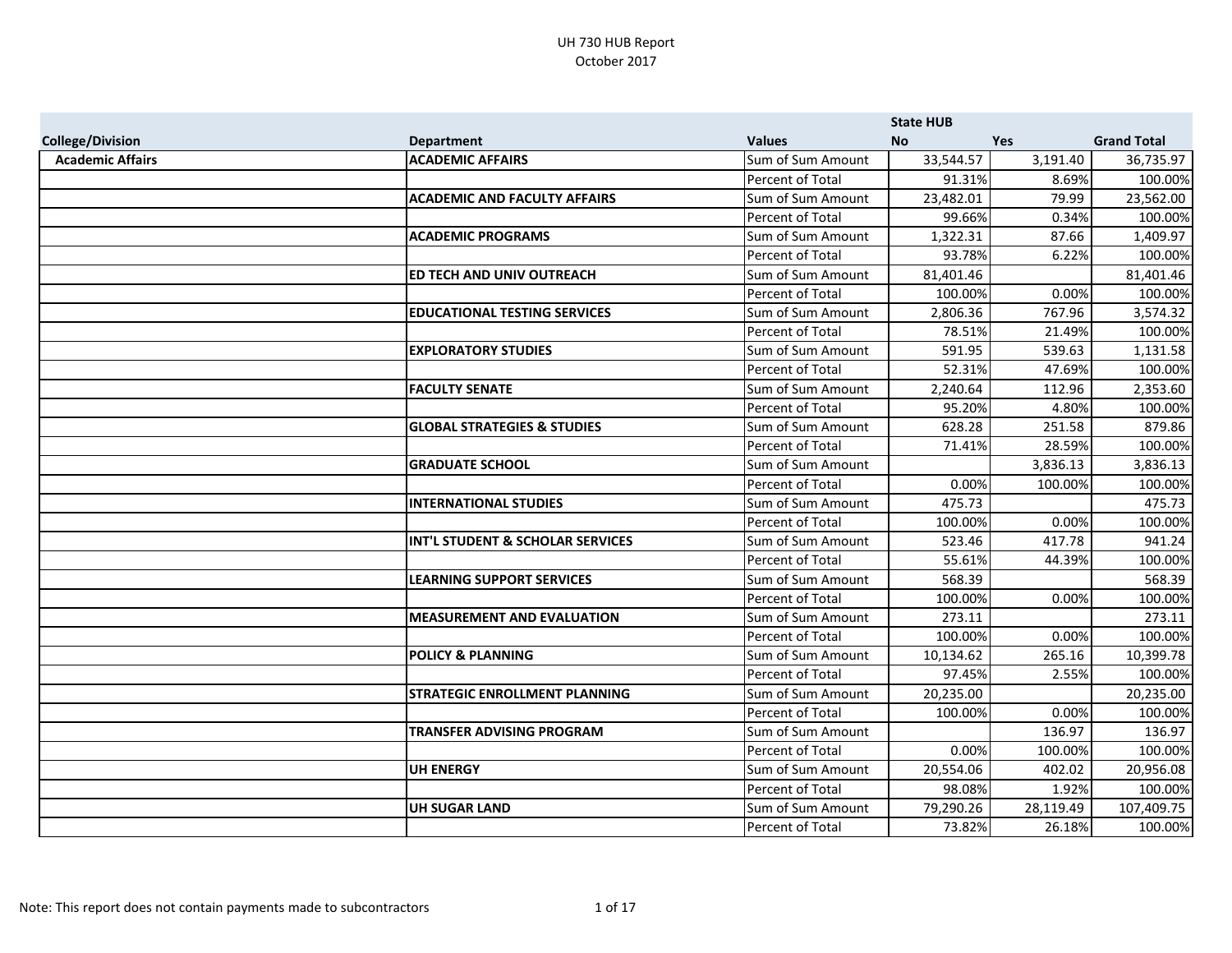|                                           |                                         |                   | <b>State HUB</b> |           |                    |
|-------------------------------------------|-----------------------------------------|-------------------|------------------|-----------|--------------------|
| <b>College/Division</b>                   | <b>Department</b>                       | <b>Values</b>     | <b>No</b>        | Yes       | <b>Grand Total</b> |
| <b>Academic Affairs</b>                   | <b>UNDERGRADUATE STUDENT SUCCESS</b>    | Sum of Sum Amount | 427.11           | 2,953.46  | 3,380.57           |
|                                           |                                         | Percent of Total  | 12.63%           | 87.37%    | 100.00%            |
|                                           | UNDERGRADUATE STUDENT SUCCESS CTR       | Sum of Sum Amount | 140.00           |           | 140.00             |
|                                           |                                         | Percent of Total  | 100.00%          | 0.00%     | 100.00%            |
|                                           | <b>WRITING CENTER</b>                   | Sum of Sum Amount | 2,673.25         |           | 2,673.25           |
|                                           |                                         | Percent of Total  | 100.00%          | 0.00%     | 100.00%            |
| <b>Academic Affairs Sum of Sum Amount</b> |                                         |                   | 281,312.57       | 41,162.19 | 322,474.76         |
| <b>Academic Affairs Percent of Total</b>  |                                         |                   | 87.24%           | 12.76%    | 100.00%            |
| <b>Administration and Finance</b>         | <b>ADMINISTRATION &amp; FINANCE</b>     | Sum of Sum Amount | 195,098.86       | 7,608.86  | 202,707.72         |
|                                           |                                         | Percent of Total  | 96.25%           | 3.75%     | 100.00%            |
|                                           | <b>AUXILIARY SERVICES OPERATIONS</b>    | Sum of Sum Amount | 4,423.82         | 2,710.05  | 7,133.87           |
|                                           |                                         | Percent of Total  | 62.01%           | 37.99%    | 100.00%            |
|                                           | <b>BUDGET</b>                           | Sum of Sum Amount | 1,316.71         |           | 1,316.71           |
|                                           |                                         | Percent of Total  | 100.00%          | 0.00%     | 100.00%            |
|                                           | <b>BUSINESS SERVICES</b>                | Sum of Sum Amount | 164.49           | 199.54    | 364.03             |
|                                           |                                         | Percent of Total  | 45.19%           | 54.81%    | 100.00%            |
|                                           | <b>BUSINESS SERVICES III</b>            | Sum of Sum Amount | 656.91           |           | 656.91             |
|                                           |                                         | Percent of Total  | 100.00%          | 0.00%     | 100.00%            |
|                                           | <b>BUSINESS SERVICES SITE II</b>        | Sum of Sum Amount | 77.75            | 1,276.32  | 1,354.07           |
|                                           |                                         | Percent of Total  | 5.74%            | 94.26%    | 100.00%            |
|                                           | <b>CENTRAL FACILITY SERVICES</b>        | Sum of Sum Amount | 373.60           | 2,950.48  | 3,324.08           |
|                                           |                                         | Percent of Total  | 11.24%           | 88.76%    | 100.00%            |
|                                           | <b>COUGAR CARD</b>                      | Sum of Sum Amount | 8,532.86         | 1,479.96  | 10,012.82          |
|                                           |                                         | Percent of Total  | 85.22%           | 14.78%    | 100.00%            |
|                                           | <b>CULLEN PERFORMANCE HALL</b>          | Sum of Sum Amount | 92,153.44        |           | 92,153.44          |
|                                           |                                         | Percent of Total  | 100.00%          | 0.00%     | 100.00%            |
|                                           | DEPT OF PUBLIC SAFETY ADMINIST          | Sum of Sum Amount |                  | 5,316.81  | 5,316.81           |
|                                           |                                         | Percent of Total  | 0.00%            | 100.00%   | 100.00%            |
|                                           | <b>ENTERPRISE SYSTEMS</b>               | Sum of Sum Amount | 306,244.54       | 23,606.55 | 329,851.09         |
|                                           |                                         | Percent of Total  | 92.84%           | 7.16%     | 100.00%            |
|                                           | <b>ENV HEALTH &amp; LIFE SAFETY</b>     | Sum of Sum Amount | 706.78           | 289.61    | 996.39             |
|                                           |                                         | Percent of Total  | 70.93%           | 29.07%    | 100.00%            |
|                                           | <b>FACILITIES MANAGEMENT</b>            | Sum of Sum Amount | 3,382.12         | 1,863.28  | 5,245.40           |
|                                           |                                         | Percent of Total  | 64.48%           | 35.52%    | 100.00%            |
|                                           | <b>FACILITIES OPERATION &amp; MAINT</b> | Sum of Sum Amount | 33,915.00        |           | 33,915.00          |
|                                           |                                         | Percent of Total  | 100.00%          | 0.00%     | 100.00%            |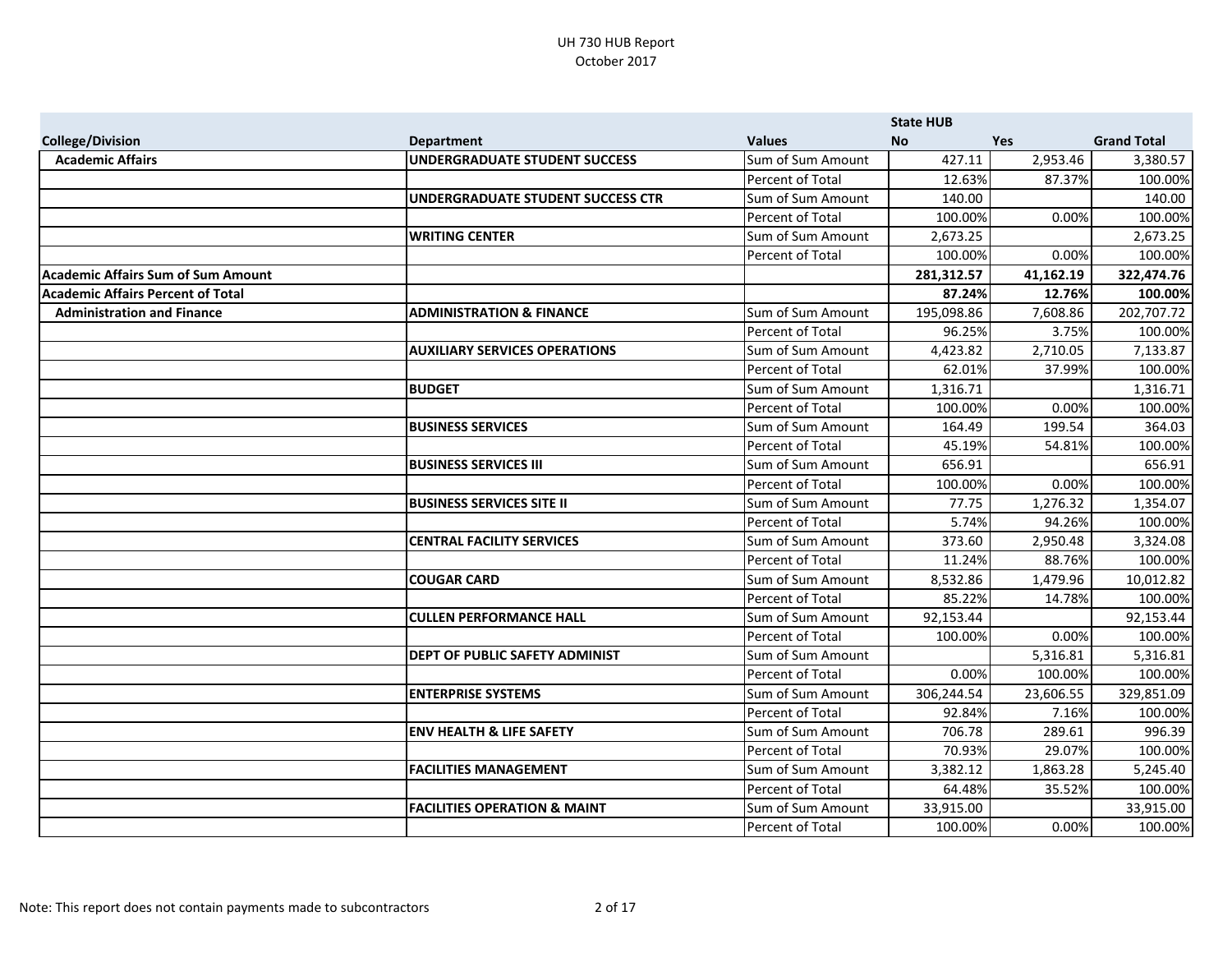|                                   |                                                |                   | <b>State HUB</b> |            |                    |
|-----------------------------------|------------------------------------------------|-------------------|------------------|------------|--------------------|
| <b>College/Division</b>           | <b>Department</b>                              | <b>Values</b>     | <b>No</b>        | <b>Yes</b> | <b>Grand Total</b> |
| <b>Administration and Finance</b> | <b>FACILITIES PLANNING &amp; CONSTRUCTION</b>  | Sum of Sum Amount | 9,478,161.01     | 222,446.18 | 9,700,607.19       |
|                                   |                                                | Percent of Total  | 97.71%           | 2.29%      | 100.00%            |
|                                   | <b>FACILITIES/CONSTRUCTION MGMT ADMIN</b>      | Sum of Sum Amount | 1,772.81         | 21.14      | 1,793.95           |
|                                   |                                                | Percent of Total  | 98.82%           | 1.18%      | 100.00%            |
|                                   | <b>FINANCE-A&amp;F</b>                         | Sum of Sum Amount | 235,658.43       | 6,592.22   | 242,250.65         |
|                                   |                                                | Percent of Total  | 97.28%           | 2.72%      | 100.00%            |
|                                   | <b>GENERAL ACCOUNTING</b>                      | Sum of Sum Amount | 518.39           |            | 518.39             |
|                                   |                                                | Percent of Total  | 100.00%          | 0.00%      | 100.00%            |
|                                   | HIGH PERFORMANCE & COMPUTING & NETWK           | Sum of Sum Amount | 339.77           | 1,173.50   | 1,513.27           |
|                                   |                                                | Percent of Total  | 22.45%           | 77.55%     | 100.00%            |
|                                   | <b>HUMAN RESOURCES</b>                         | Sum of Sum Amount | 1,868.26         | 6,986.37   | 8,854.63           |
|                                   |                                                | Percent of Total  | 21.10%           | 78.90%     | 100.00%            |
|                                   | <b>INACTIVE-BUSINESS SERVICES OPERATIONS</b>   | Sum of Sum Amount | 2,531.55         | 118.99     | 2,650.54           |
|                                   |                                                | Percent of Total  | 95.51%           | 4.49%      | 100.00%            |
|                                   | <b>INACTIVE-EXEC DIR PROCUR/AUX</b>            | Sum of Sum Amount | 69.30            |            | 69.30              |
|                                   |                                                | Percent of Total  | 100.00%          | 0.00%      | 100.00%            |
|                                   | <b>INST - BUDGET</b>                           | Sum of Sum Amount | 13,681.04        |            | 13,681.04          |
|                                   |                                                | Percent of Total  | 100.00%          | 0.00%      | 100.00%            |
|                                   | <b>INST - FINANCIAL ACCOUNTING</b>             | Sum of Sum Amount | 267.15           |            | 267.15             |
|                                   |                                                | Percent of Total  | 100.00%          | 0.00%      | 100.00%            |
|                                   | <b>KUHF RADIO</b>                              | Sum of Sum Amount | 111,593.41       | 14,704.04  | 126,297.45         |
|                                   |                                                | Percent of Total  | 88.36%           | 11.64%     | 100.00%            |
|                                   | <b>MINOR AND PLANNED PROJECTS</b>              | Sum of Sum Amount | 10,211.01        | 385.00     | 10,596.01          |
|                                   |                                                | Percent of Total  | 96.37%           | 3.63%      | 100.00%            |
|                                   | <b>MINOR IN-HOUSE CONSTRUCTION</b>             | Sum of Sum Amount | 7,072.70         | 1,445.00   | 8,517.70           |
|                                   |                                                | Percent of Total  | 83.04%           | 16.96%     | 100.00%            |
|                                   | OFFICE EQUAL OPPORTUNITY SRVS                  | Sum of Sum Amount | 558.43           | 73.46      | 631.89             |
|                                   |                                                | Percent of Total  | 88.37%           | 11.63%     | 100.00%            |
|                                   | <b>PARKING &amp; TRANSPORTATION OPERATIONS</b> | Sum of Sum Amount | 463,295.22       | 7,259.21   | 470,554.43         |
|                                   |                                                | Percent of Total  | 98.46%           | 1.54%      | 100.00%            |
|                                   | <b>PHY PLANT-AUTOMOTIVE</b>                    | Sum of Sum Amount | 28,449.12        | 4,037.10   | 32,486.22          |
|                                   |                                                | Percent of Total  | 87.57%           | 12.43%     | 100.00%            |
|                                   | PHY PLANT-GROUNDS MAINT                        | Sum of Sum Amount | 14,023.78        | 18.81      | 14,042.59          |
|                                   |                                                | Percent of Total  | 99.87%           | 0.13%      | 100.00%            |
|                                   | <b>PHY PLANT-SOLID WASTE</b>                   | Sum of Sum Amount |                  | 37.60      | 37.60              |
|                                   |                                                | Percent of Total  | 0.00%            | 100.00%    | 100.00%            |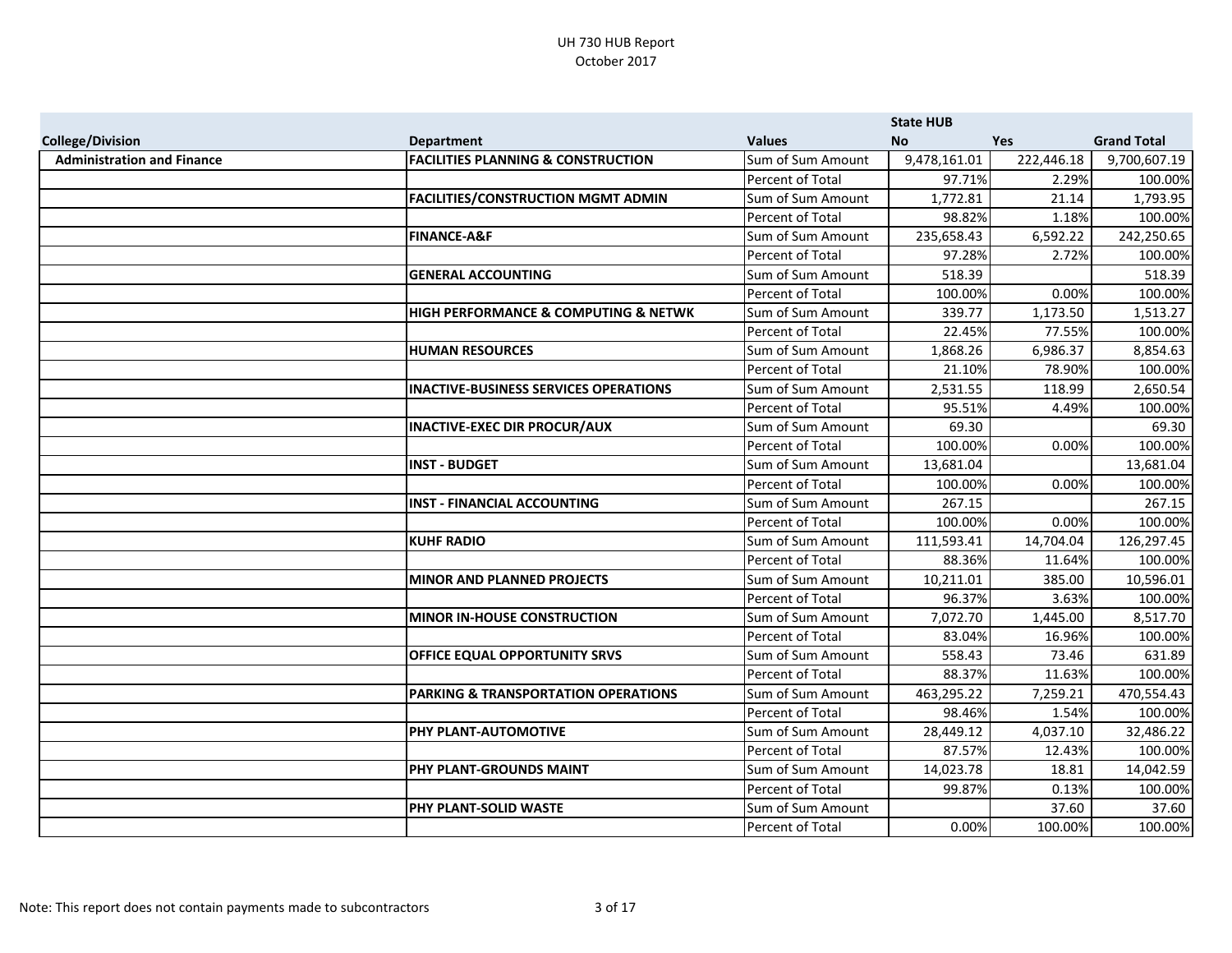|                                   |                                          |                   | <b>State HUB</b> |            |                    |
|-----------------------------------|------------------------------------------|-------------------|------------------|------------|--------------------|
| <b>College/Division</b>           | <b>Department</b>                        | <b>Values</b>     | <b>No</b>        | Yes        | <b>Grand Total</b> |
| <b>Administration and Finance</b> | <b>PHYSICAL PLANT</b>                    | Sum of Sum Amount | 94,872.00        | 463,714.50 | 558,586.50         |
|                                   |                                          | Percent of Total  | 16.98%           | 83.02%     | 100.00%            |
|                                   | <b>PLANNING</b>                          | Sum of Sum Amount |                  | 2,348.52   | 2,348.52           |
|                                   |                                          | Percent of Total  | 0.00%            | 100.00%    | 100.00%            |
|                                   | <b>POLICE</b>                            | Sum of Sum Amount | 36,712.41        | 2,185.00   | 38,897.41          |
|                                   |                                          | Percent of Total  | 94.38%           | 5.62%      | 100.00%            |
|                                   | <b>POSTAL SERVICES OPERATIONS</b>        | Sum of Sum Amount | 331.91           | 134.99     | 466.90             |
|                                   |                                          | Percent of Total  | 71.09%           | 28.91%     | 100.00%            |
|                                   | <b>PRINTING OPERATIONS</b>               | Sum of Sum Amount | 23,058.45        | 943.85     | 24,002.30          |
|                                   |                                          | Percent of Total  | 96.07%           | 3.93%      | 100.00%            |
|                                   | <b>PUBLIC ART</b>                        | Sum of Sum Amount | 53,470.44        |            | 53,470.44          |
|                                   |                                          | Percent of Total  | 100.00%          | 0.00%      | 100.00%            |
|                                   | <b>PUBLIC SAFETY SYSTEMS</b>             | Sum of Sum Amount | 1,580.26         |            | 1,580.26           |
|                                   |                                          | Percent of Total  | 100.00%          | 0.00%      | 100.00%            |
|                                   | <b>PURCHASED UTILITIES</b>               | Sum of Sum Amount | 724.75           |            | 724.75             |
|                                   |                                          | Percent of Total  | 100.00%          | 0.00%      | 100.00%            |
|                                   | <b>RISK MANAGEMENT</b>                   | Sum of Sum Amount | 203.79           |            | 203.79             |
|                                   |                                          | Percent of Total  | 100.00%          | 0.00%      | 100.00%            |
|                                   | <b>SERVICE LEVEL AGREEMENT</b>           | Sum of Sum Amount |                  | 168,221.50 | 168,221.50         |
|                                   |                                          | Percent of Total  | 0.00%            | 100.00%    | 100.00%            |
|                                   | <b>STUDENT BUSINESS SERVICES</b>         | Sum of Sum Amount | 8,184.08         | 3,543.14   | 11,727.22          |
|                                   |                                          | Percent of Total  | 69.79%           | 30.21%     | 100.00%            |
|                                   | <b>TECHNOLOGY SERVICES &amp; SUPPORT</b> | Sum of Sum Amount | 1,097,418.99     | 267,658.27 | 1,365,077.26       |
|                                   |                                          | Percent of Total  | 80.39%           | 19.61%     | 100.00%            |
|                                   | TV PUBLIC BROADCASTING                   | Sum of Sum Amount | 88,499.11        | 10,564.18  | 99,063.29          |
|                                   |                                          | Percent of Total  | 89.34%           | 10.66%     | 100.00%            |
|                                   | UH SPORTS & ENTERTAINMENT SVC            | Sum of Sum Amount | 4,911.00         |            | 4,911.00           |
|                                   |                                          | Percent of Total  | 100.00%          | 0.00%      | 100.00%            |
|                                   | UIT EXTERNALLY FUNDED PROJECTS           | Sum of Sum Amount |                  | 22,780.00  | 22,780.00          |
|                                   |                                          | Percent of Total  | 0.00%            | 100.00%    | 100.00%            |
|                                   | <b>UIT SECURITY</b>                      | Sum of Sum Amount | 62.65            | 10,017.83  | 10,080.48          |
|                                   |                                          | Percent of Total  | 0.62%            | 99.38%     | 100.00%            |
|                                   | UNIV PROPERTY SERVICES OPERATIONS        | Sum of Sum Amount | 616,187.00       | 451.36     | 616,638.36         |
|                                   |                                          | Percent of Total  | 99.93%           | 0.07%      | 100.00%            |
|                                   | UNIVERSITY INFORMATION TECHNOLOGY        | Sum of Sum Amount | 6,421.05         | 4,023.13   | 10,444.18          |
|                                   |                                          | Percent of Total  | 61.48%           | 38.52%     | 100.00%            |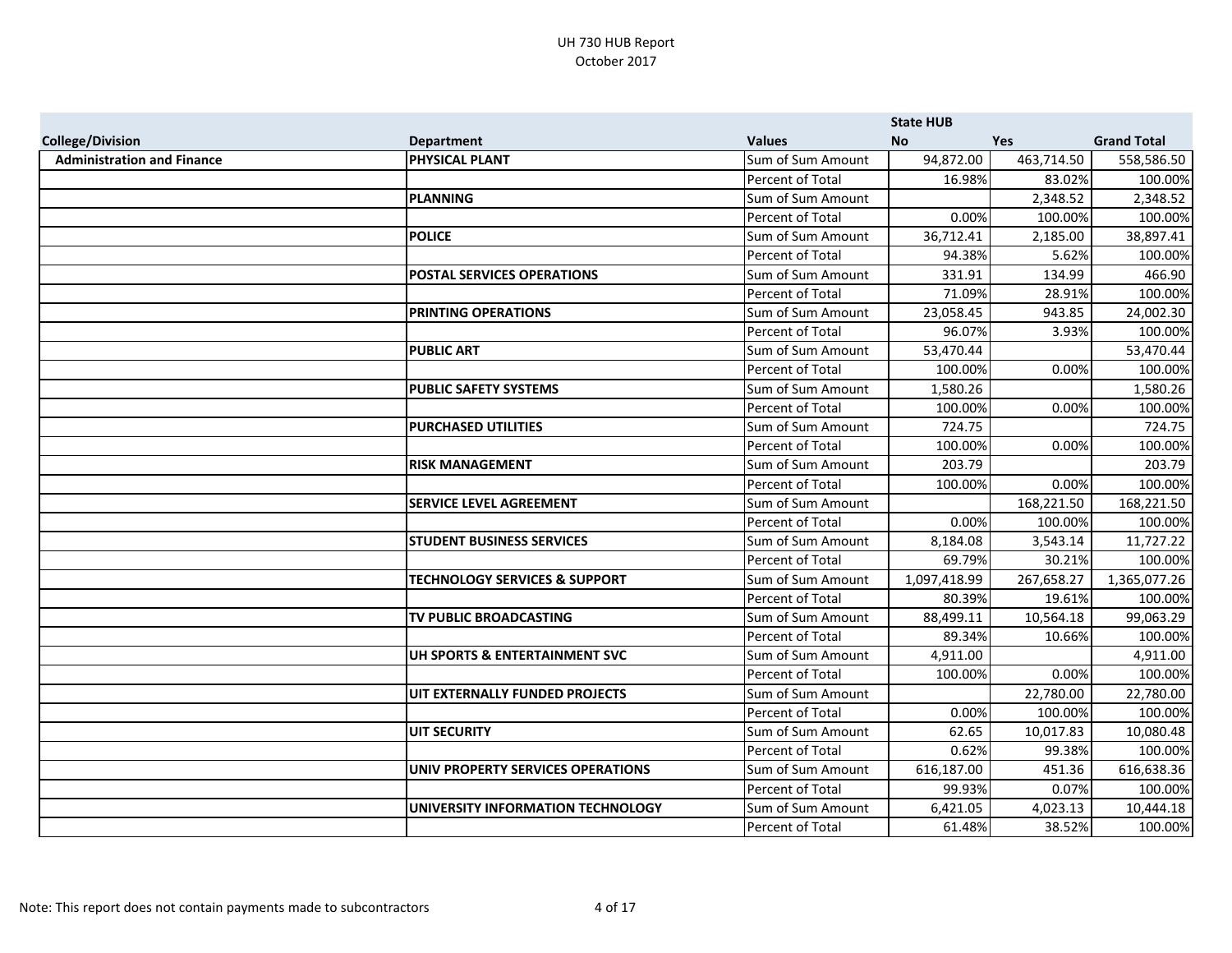|                                                     |                                             |                   | <b>State HUB</b> |              |                    |
|-----------------------------------------------------|---------------------------------------------|-------------------|------------------|--------------|--------------------|
| <b>College/Division</b>                             | <b>Department</b>                           | <b>Values</b>     | <b>No</b>        | Yes          | <b>Grand Total</b> |
| <b>Administration and Finance Sum of Sum Amount</b> |                                             |                   | 13,049,756.15    | 1,269,186.35 | 14,318,942.50      |
| <b>Administration and Finance Percent of Total</b>  |                                             |                   | 91.14%           | 8.86%        | 100.00%            |
| <b>Architecture</b>                                 | <b>ARCHITECTURE</b>                         | Sum of Sum Amount | 685.98           |              | 685.98             |
|                                                     |                                             | Percent of Total  | 100.00%          | 0.00%        | 100.00%            |
|                                                     | <b>DEAN, ARCHITECTURE</b>                   | Sum of Sum Amount | 24,023.96        | 1,600.27     | 25,624.23          |
|                                                     |                                             | Percent of Total  | 93.75%           | 6.25%        | 100.00%            |
| <b>Architecture Sum of Sum Amount</b>               |                                             |                   | 24,709.94        | 1,600.27     | 26,310.21          |
| <b>Architecture Percent of Total</b>                |                                             |                   | 93.92%           | 6.08%        | 100.00%            |
| <b>Business Administration</b>                      | <b>ACCOUNTANCY AND TAXATION</b>             | Sum of Sum Amount | 7,476.89         | 3,031.27     | 10,508.16          |
|                                                     |                                             | Percent of Total  | 71.15%           | 28.85%       | 100.00%            |
|                                                     | <b>ACCOUNTING CERTIFICATE PROGRAM</b>       | Sum of Sum Amount | 266.71           | 1,064.66     | 1,331.37           |
|                                                     |                                             | Percent of Total  | 20.03%           | 79.97%       | 100.00%            |
|                                                     | <b>BAUER CAREER SERVICES CTR</b>            | Sum of Sum Amount | 26,633.69        | 2,518.62     | 29,152.31          |
|                                                     |                                             | Percent of Total  | 91.36%           | 8.64%        | 100.00%            |
|                                                     | <b>BAUER COMMUNICATIONS</b>                 | Sum of Sum Amount | 2,151.81         | 2,889.69     | 5,041.50           |
|                                                     |                                             | Percent of Total  | 42.68%           | 57.32%       | 100.00%            |
|                                                     | <b>BAUER DIVISION OF TECHNOLOGY</b>         | Sum of Sum Amount | 3,040.79         | 3,328.94     | 6,369.73           |
|                                                     |                                             | Percent of Total  | 47.74%           | 52.26%       | 100.00%            |
|                                                     | <b>BAUER EXTERNAL RELATIONS DEPT</b>        | Sum of Sum Amount |                  | 382.01       | 382.01             |
|                                                     |                                             | Percent of Total  | 0.00%            | 100.00%      | 100.00%            |
|                                                     | <b>BAUER GRADUATE PROFESSIONAL PROGRAMS</b> | Sum of Sum Amount | 1,449.65         | 163.68       | 1,613.33           |
|                                                     |                                             | Percent of Total  | 89.85%           | 10.15%       | 100.00%            |
|                                                     | <b>CTR FOR EXECUTIVE DEVELOPMENT</b>        | Sum of Sum Amount | 24,810.68        |              | 24,810.68          |
|                                                     |                                             | Percent of Total  | 100.00%          | 0.00%        | 100.00%            |
|                                                     | <b>DEAN'S OFFICE, BAUER COLLEGE</b>         | Sum of Sum Amount | 152,408.18       | 11,348.60    | 163,756.78         |
|                                                     |                                             | Percent of Total  | 93.07%           | 6.93%        | 100.00%            |
|                                                     | <b>DECISION AND INFORMATION SCIEN</b>       | Sum of Sum Amount | 5,458.28         | 2,237.16     | 7,695.44           |
|                                                     |                                             | Percent of Total  | 70.93%           | 29.07%       | 100.00%            |
|                                                     | <b>EXECUTIVE DEGREE PROGRAMS</b>            | Sum of Sum Amount | 28,437.55        | 1,013.45     | 29,451.00          |
|                                                     |                                             | Percent of Total  | 96.56%           | 3.44%        | 100.00%            |
|                                                     | <b>FINANCE-BAUER COLLEGE</b>                | Sum of Sum Amount | 14,084.08        | 592.27       | 14,676.35          |
|                                                     |                                             | Percent of Total  | 95.96%           | 4.04%        | 100.00%            |
|                                                     | <b>MANAGEMENT-BAUER COLLEGE</b>             | Sum of Sum Amount | 1,655.01         | 216.70       | 1,871.71           |
|                                                     |                                             | Percent of Total  | 88.42%           | 11.58%       | 100.00%            |
|                                                     | <b>MARKETING-BAUER COLLEGE</b>              | Sum of Sum Amount | 1,600.73         | 6,249.97     | 7,850.70           |
|                                                     |                                             | Percent of Total  | 20.39%           | 79.61%       | 100.00%            |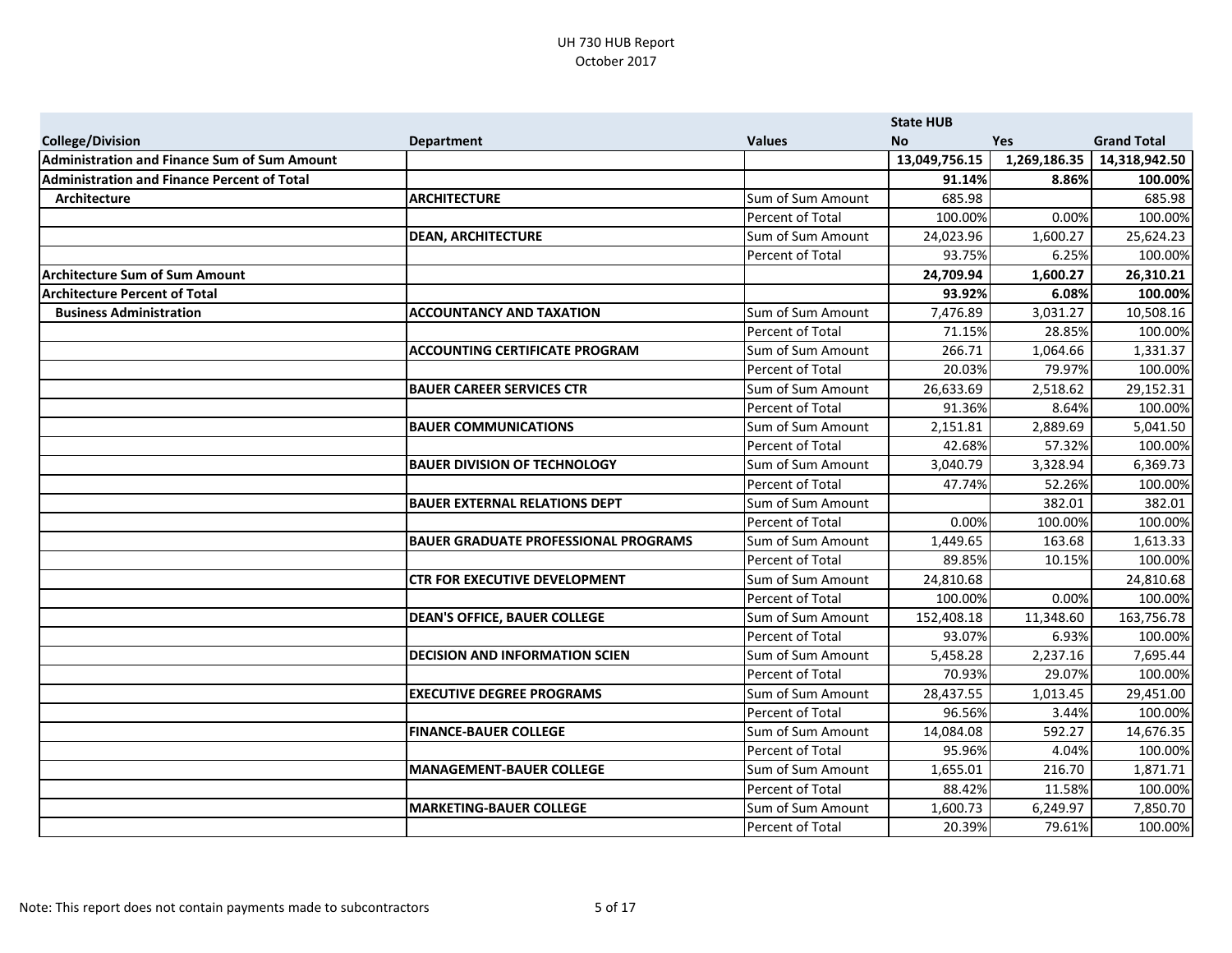|                                                  |                                              |                   | <b>State HUB</b> |            |                    |
|--------------------------------------------------|----------------------------------------------|-------------------|------------------|------------|--------------------|
| <b>College/Division</b>                          | <b>Department</b>                            | <b>Values</b>     | <b>No</b>        | <b>Yes</b> | <b>Grand Total</b> |
| <b>Business Administration</b>                   | <b>SALES EXCELLENCE INSTITUTE</b>            | Sum of Sum Amount | 20,702.60        | 507.18     | 21,209.78          |
|                                                  |                                              | Percent of Total  | 97.61%           | 2.39%      | 100.00%            |
|                                                  | <b>SMALL BUSINESS DEV CENTER</b>             | Sum of Sum Amount | 28,239.34        | 7,794.94   | 36,034.28          |
|                                                  |                                              | Percent of Total  | 78.37%           | 21.63%     | 100.00%            |
|                                                  | <b>UNDERGRAD BUSINESS PROG</b>               | Sum of Sum Amount | 1,733.30         | 1,009.95   | 2,743.25           |
|                                                  |                                              | Percent of Total  | 63.18%           | 36.82%     | 100.00%            |
|                                                  | <b>WOLFF CTR FOR ENTREPRENEURSHIP</b>        | Sum of Sum Amount | 1,907.79         | 5,055.31   | 6,963.10           |
|                                                  |                                              | Percent of Total  | 27.40%           | 72.60%     | 100.00%            |
| <b>Business Administration Sum of Sum Amount</b> |                                              |                   | 322,057.08       | 49,404.40  | 371,461.48         |
| <b>Business Administration Percent of Total</b>  |                                              |                   | 86.70%           | 13.30%     | 100.00%            |
| <b>Chancellor/President</b>                      | <b>BASEBALL</b>                              | Sum of Sum Amount | 35,389.92        | 1,074.53   | 36,464.45          |
|                                                  |                                              | Percent of Total  | 97.05%           | 2.95%      | 100.00%            |
|                                                  | <b>COMMUNITY RELATIONS &amp; INST ACCESS</b> | Sum of Sum Amount | 378.60           | 221.21     | 599.81             |
|                                                  |                                              | Percent of Total  | 63.12%           | 36.88%     | 100.00%            |
|                                                  | <b>FOOTBALL</b>                              | Sum of Sum Amount | 260,755.52       | 1,565.57   | 262,321.09         |
|                                                  |                                              | Percent of Total  | 99.40%           | 0.60%      | 100.00%            |
|                                                  | <b>INTERCOLLEGIATE ATHLETICS</b>             | Sum of Sum Amount | 732,778.57       | 13,013.59  | 745,792.16         |
|                                                  |                                              | Percent of Total  | 98.26%           | 1.74%      | 100.00%            |
|                                                  | <b>MEN'S BASKETBALL</b>                      | Sum of Sum Amount | 47,793.44        | 7,049.77   | 54,843.21          |
|                                                  |                                              | Percent of Total  | 87.15%           | 12.85%     | 100.00%            |
|                                                  | <b>MEN'S GOLF</b>                            | Sum of Sum Amount | 4,267.11         |            | 4,267.11           |
|                                                  |                                              | Percent of Total  | 100.00%          | 0.00%      | 100.00%            |
|                                                  | <b>MEN'S TRACK AND FIELD</b>                 | Sum of Sum Amount | 28,741.04        |            | 28,741.04          |
|                                                  |                                              | Percent of Total  | 100.00%          | 0.00%      | 100.00%            |
|                                                  | <b>OFFICE OF SPECIAL EVENTS</b>              | Sum of Sum Amount | 22,015.87        | 59.80      | 22,075.67          |
|                                                  |                                              | Percent of Total  | 99.73%           | 0.27%      | 100.00%            |
|                                                  | <b>PRESIDENT</b>                             | Sum of Sum Amount | 3,658.61         | 6,889.87   | 10,548.48          |
|                                                  |                                              | Percent of Total  | 34.68%           | 65.32%     | 100.00%            |
|                                                  | <b>STAFF COUNCIL</b>                         | Sum of Sum Amount | 1,108.94         |            | 1,108.94           |
|                                                  |                                              | Percent of Total  | 100.00%          | 0.00%      | 100.00%            |
|                                                  | <b>WOMEN'S BASKETBALL</b>                    | Sum of Sum Amount | 47,522.86        |            | 47,522.86          |
|                                                  |                                              | Percent of Total  | 100.00%          | 0.00%      | 100.00%            |
|                                                  | <b>WOMEN'S GOLF</b>                          | Sum of Sum Amount | 10,546.28        |            | 10,546.28          |
|                                                  |                                              | Percent of Total  | 100.00%          | 0.00%      | 100.00%            |
|                                                  | <b>WOMEN'S SOCCER</b>                        | Sum of Sum Amount | 6,056.54         |            | 6,056.54           |
|                                                  |                                              | Percent of Total  | 100.00%          | 0.00%      | 100.00%            |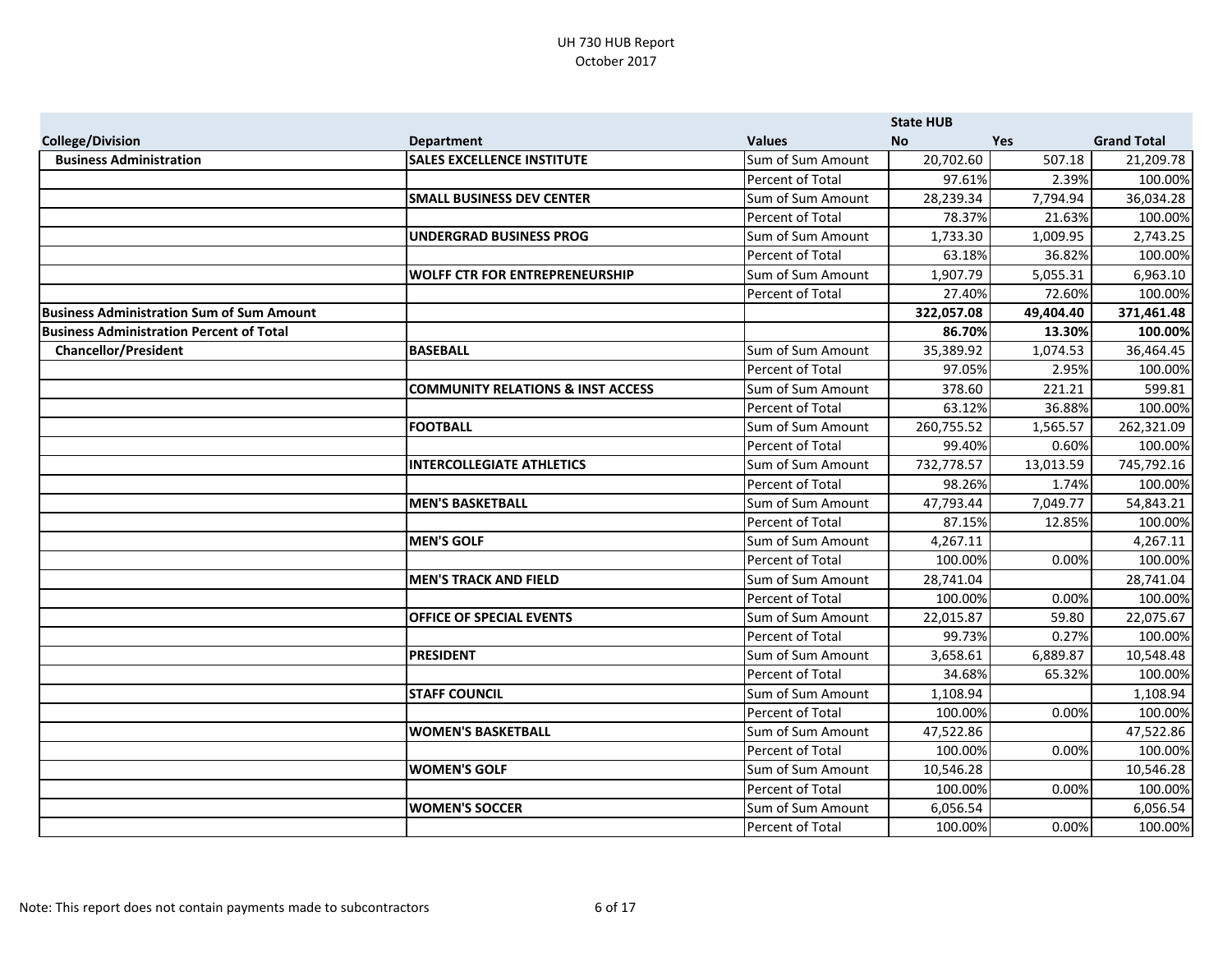|                                               |                                           |                   | <b>State HUB</b> |           |                    |
|-----------------------------------------------|-------------------------------------------|-------------------|------------------|-----------|--------------------|
| <b>College/Division</b>                       | <b>Department</b>                         | <b>Values</b>     | <b>No</b>        | Yes       | <b>Grand Total</b> |
| <b>Chancellor/President</b>                   | <b>WOMEN'S SOFTBALL</b>                   | Sum of Sum Amount | 5,510.31         |           | 5,510.31           |
|                                               |                                           | Percent of Total  | 100.00%          | 0.00%     | 100.00%            |
|                                               | <b>WOMEN'S SWIMMING &amp; DIVING</b>      | Sum of Sum Amount | 5,180.28         | 369.25    | 5,549.53           |
|                                               |                                           | Percent of Total  | 93.35%           | 6.65%     | 100.00%            |
|                                               | <b>WOMEN'S TENNIS</b>                     | Sum of Sum Amount | 1,548.50         |           | 1,548.50           |
|                                               |                                           | Percent of Total  | 100.00%          | 0.00%     | 100.00%            |
|                                               | <b>WOMEN'S VOLLEYBALL</b>                 | Sum of Sum Amount | 15,723.33        | 25.30     | 15,748.63          |
|                                               |                                           | Percent of Total  | 99.84%           | 0.16%     | 100.00%            |
| <b>Chancellor/President Sum of Sum Amount</b> |                                           |                   | 1,228,975.72     | 30,268.89 | 1,259,244.61       |
| <b>Chancellor/President Percent of Total</b>  |                                           |                   | 97.60%           | 2.40%     | 100.00%            |
| <b>College of the Arts</b>                    | <b>ART</b>                                | Sum of Sum Amount | 32,708.31        | 4,838.76  | 37,547.07          |
|                                               |                                           | Percent of Total  | 87.11%           | 12.89%    | 100.00%            |
|                                               | <b>BAND</b>                               | Sum of Sum Amount | 33,987.36        | 348.50    | 34,335.86          |
|                                               |                                           | Percent of Total  | 98.99%           | 1.01%     | 100.00%            |
|                                               | <b>BLAFFER GALLERY</b>                    | Sum of Sum Amount | 5,797.53         | 90.00     | 5,887.53           |
|                                               |                                           | Percent of Total  | 98.47%           | 1.53%     | 100.00%            |
|                                               | <b>CWMCA CENTER FOR THE ARTS</b>          | Sum of Sum Amount | 1,711.38         | 206.60    | 1,917.98           |
|                                               |                                           | Percent of Total  | 89.23%           | 10.77%    | 100.00%            |
|                                               | <b>DEAN, COLLEGE OF THE ARTS</b>          | Sum of Sum Amount | 4,739.17         | 2,417.32  | 7,156.49           |
|                                               |                                           | Percent of Total  | 66.22%           | 33.78%    | 100.00%            |
|                                               | <b>MUSIC</b>                              | Sum of Sum Amount | 74,218.94        | 1,113.23  | 75,332.17          |
|                                               |                                           | Percent of Total  | 98.52%           | 1.48%     | 100.00%            |
|                                               | <b>THEATER</b>                            | Sum of Sum Amount | 19,486.92        | 2,461.74  | 21,948.66          |
|                                               |                                           | Percent of Total  | 88.78%           | 11.22%    | 100.00%            |
| <b>College of the Arts Sum of Sum Amount</b>  |                                           |                   | 172,649.61       | 11,476.15 | 184,125.76         |
| <b>College of the Arts Percent of Total</b>   |                                           |                   | 93.77%           | 6.23%     | 100.00%            |
| <b>Education</b>                              | <b>ASIAN AMERICAN STUDIES</b>             | Sum of Sum Amount | 40,812.96        |           | 40,812.96          |
|                                               |                                           | Percent of Total  | 100.00%          | 0.00%     | 100.00%            |
|                                               | <b>CENTER FOR INFO TECH IN EDUCATION</b>  | Sum of Sum Amount | 16,351.19        | 1,007.33  | 17,358.52          |
|                                               |                                           | Percent of Total  | 94.20%           | 5.80%     | 100.00%            |
|                                               | <b>CHARTER SCHOOL</b>                     | Sum of Sum Amount | 1,289.85         | 530.51    | 1,820.36           |
|                                               |                                           | Percent of Total  | 70.86%           | 29.14%    | 100.00%            |
|                                               | <b>CONSISTENCY MGMT &amp; COOP DISCIP</b> | Sum of Sum Amount | 1,428.63         | 1,562.82  | 2,991.45           |
|                                               |                                           | Percent of Total  | 47.76%           | 52.24%    | 100.00%            |
|                                               | <b>CURRICULUM AND INSTRUCTION</b>         | Sum of Sum Amount | 5,709.17         | 708.49    | 6,417.66           |
|                                               |                                           | Percent of Total  | 88.96%           | 11.04%    | 100.00%            |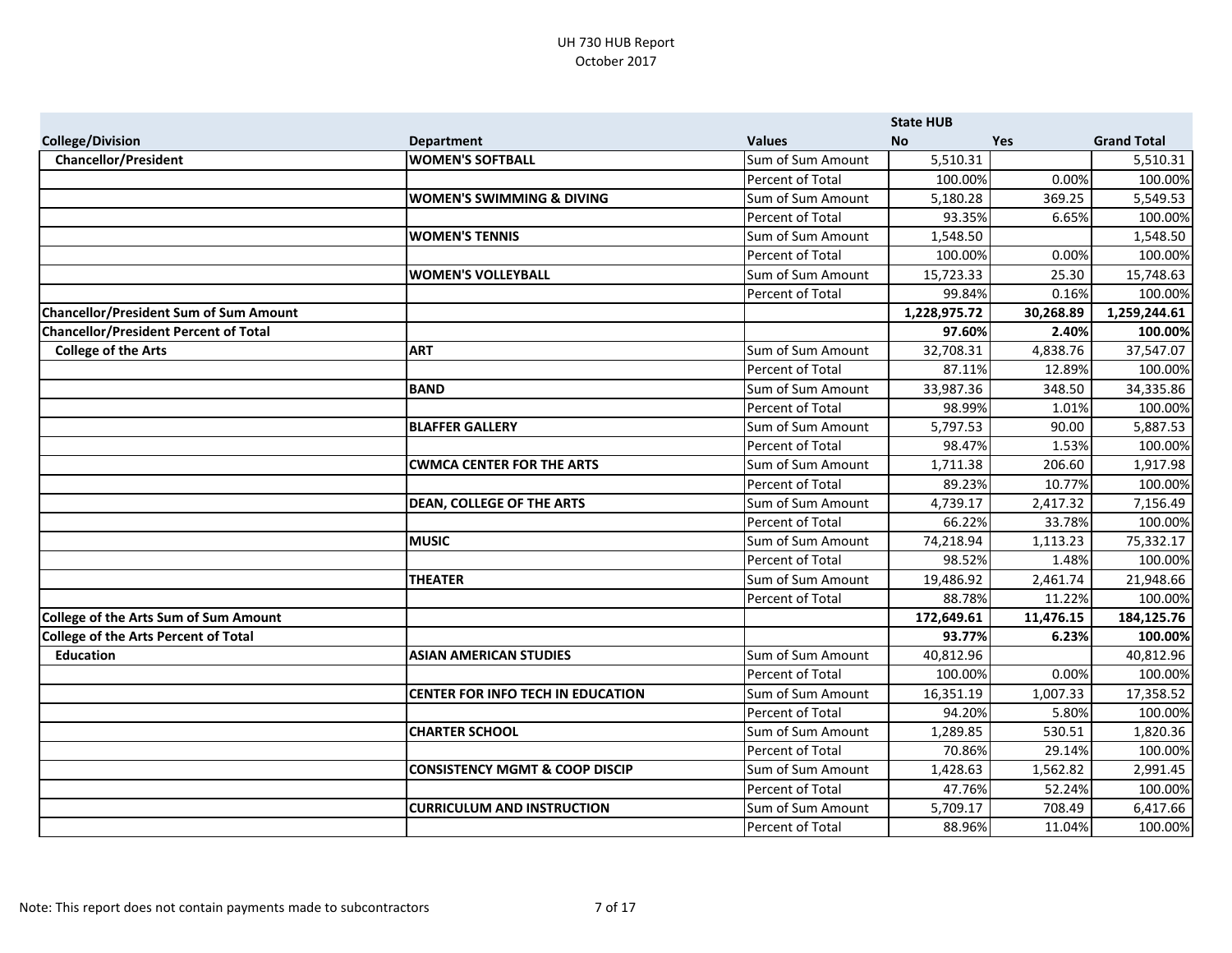|                                      |                                           |                   | <b>State HUB</b> |            |                    |
|--------------------------------------|-------------------------------------------|-------------------|------------------|------------|--------------------|
| <b>College/Division</b>              | <b>Department</b>                         | <b>Values</b>     | <b>No</b>        | <b>Yes</b> | <b>Grand Total</b> |
| <b>Education</b>                     | <b>DEAN, EDUCATION</b>                    | Sum of Sum Amount | 50,565.80        | 4,781.51   | 55,347.31          |
|                                      |                                           | Percent of Total  | 91.36%           | 8.64%      | 100.00%            |
|                                      | <b>ED LEADERSHIP &amp; POLICY STUDIES</b> | Sum of Sum Amount | 4,557.95         | 2,070.91   | 6,628.86           |
|                                      |                                           | Percent of Total  | 68.76%           | 31.24%     | 100.00%            |
|                                      | <b>INSTITUTE FOR URBAN EDUCATION</b>      | Sum of Sum Amount |                  | 285.99     | 285.99             |
|                                      |                                           | Percent of Total  | 0.00%            | 100.00%    | 100.00%            |
|                                      | PSYCH, HEALTH & LEARNING SCIENCE          | Sum of Sum Amount | 13,401.26        | 11,565.93  | 24,967.19          |
|                                      |                                           | Percent of Total  | 53.68%           | 46.32%     | 100.00%            |
| <b>Education Sum of Sum Amount</b>   |                                           |                   | 134,116.81       | 22,513.49  | 156,630.30         |
| <b>Education Percent of Total</b>    |                                           |                   | 85.63%           | 14.37%     | 100.00%            |
| <b>Engineering</b>                   | <b>BIOMEDICAL ENGINEERING</b>             | Sum of Sum Amount | 227,557.90       | 15,625.01  | 243,182.91         |
|                                      |                                           | Percent of Total  | 93.57%           | 6.43%      | 100.00%            |
|                                      | <b>CHEMICAL ENGINEERING</b>               | Sum of Sum Amount | 100,955.76       | 5,963.50   | 106,919.26         |
|                                      |                                           | Percent of Total  | 94.42%           | 5.58%      | 100.00%            |
|                                      | <b>CIVIL ENGINEERING</b>                  | Sum of Sum Amount | 12,773.56        | 2,646.69   | 15,420.25          |
|                                      |                                           | Percent of Total  | 82.84%           | 17.16%     | 100.00%            |
|                                      | <b>COMPOSITE ENGR APPLICATIONS CT</b>     | Sum of Sum Amount | 163.23           | 32.25      | 195.48             |
|                                      |                                           | Percent of Total  | 83.50%           | 16.50%     | 100.00%            |
|                                      | <b>DEAN, ENGINEERING</b>                  | Sum of Sum Amount | 63,421.40        | 3,368.01   | 66,789.41          |
|                                      |                                           | Percent of Total  | 94.96%           | 5.04%      | 100.00%            |
|                                      | <b>ELECTRICAL ENGINEERING</b>             | Sum of Sum Amount | 91,893.75        | 39,698.27  | 131,592.02         |
|                                      |                                           | Percent of Total  | 69.83%           | 30.17%     | 100.00%            |
|                                      | <b>ENGINEERING SERVICES</b>               | Sum of Sum Amount | 700.93           |            | 700.93             |
|                                      |                                           | Percent of Total  | 100.00%          | 0.00%      | 100.00%            |
|                                      | <b>INDUSTRIAL ENGINEERING</b>             | Sum of Sum Amount | 208.46           | 592.89     | 801.35             |
|                                      |                                           | Percent of Total  | 26.01%           | 73.99%     | 100.00%            |
|                                      | <b>INTEGRATED BIO &amp; NANO SYSTEM</b>   | Sum of Sum Amount | 118,718.65       | 29.03      | 118,747.68         |
|                                      |                                           | Percent of Total  | 99.98%           | 0.02%      | 100.00%            |
|                                      | <b>MECHANICAL ENGINEERING</b>             | Sum of Sum Amount | 95,990.05        | 6,468.20   | 102,458.25         |
|                                      |                                           | Percent of Total  | 93.69%           | 6.31%      | 100.00%            |
|                                      | NATL CTR FOR AIRBORNE LASER MAPPING       | Sum of Sum Amount | 4,834.37         | 3,065.73   | 7,900.10           |
|                                      |                                           | Percent of Total  | 61.19%           | 38.81%     | 100.00%            |
|                                      | PETROLEUM ENGINEERING                     | Sum of Sum Amount | 122,204.52       | 7,109.13   | 129,313.65         |
|                                      |                                           | Percent of Total  | 94.50%           | 5.50%      | 100.00%            |
| <b>Engineering Sum of Sum Amount</b> |                                           |                   | 839,422.58       | 84,598.71  | 924,021.29         |
| <b>Engineering Percent of Total</b>  |                                           |                   | 90.84%           | 9.16%      | 100.00%            |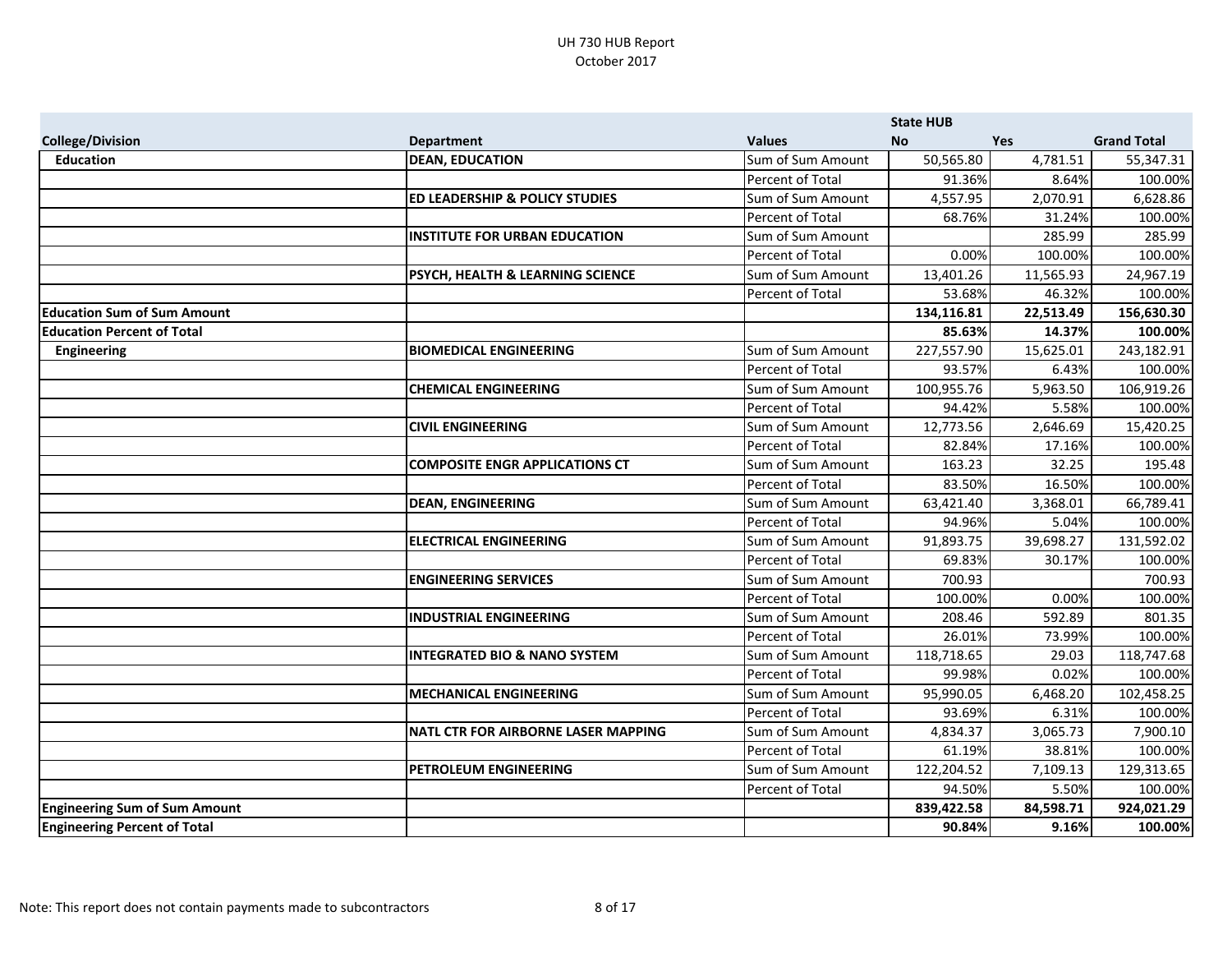|                                                          |                                           |                   | <b>State HUB</b> |           |                    |
|----------------------------------------------------------|-------------------------------------------|-------------------|------------------|-----------|--------------------|
| <b>College/Division</b>                                  | <b>Department</b>                         | <b>Values</b>     | <b>No</b>        | Yes       | <b>Grand Total</b> |
| <b>Graduate College of Social Work</b>                   | <b>ADMISSIONS-GCSW</b>                    | Sum of Sum Amount | 2,055.25         | 22.52     | 2,077.77           |
|                                                          |                                           | Percent of Total  | 98.92%           | 1.08%     | 100.00%            |
|                                                          | <b>ALUMNI, CAREER &amp; DEVELOPMENT</b>   | Sum of Sum Amount | 1,351.57         |           | 1,351.57           |
|                                                          |                                           | Percent of Total  | 100.00%          | 0.00%     | 100.00%            |
|                                                          | <b>CHILD &amp; FAMILY CENTER</b>          | Sum of Sum Amount | 3,630.03         | 4,164.55  | 7,794.58           |
|                                                          |                                           | Percent of Total  | 46.57%           | 53.43%    | 100.00%            |
|                                                          | <b>CTR DRUG &amp; SOCIAL POLICY RESRC</b> | Sum of Sum Amount | 1,207.59         | 363.51    | 1,571.10           |
|                                                          |                                           | Percent of Total  | 76.86%           | 23.14%    | 100.00%            |
|                                                          | <b>CTR FOR HEALTH EQUITY &amp; EVAL</b>   | Sum of Sum Amount | 2,500.00         |           | 2,500.00           |
|                                                          |                                           | Percent of Total  | 100.00%          | 0.00%     | 100.00%            |
|                                                          | <b>DEAN, SOCIAL WORK</b>                  | Sum of Sum Amount | 29,839.49        | 2,202.40  | 32,041.89          |
|                                                          |                                           | Percent of Total  | 93.13%           | 6.87%     | 100.00%            |
|                                                          | <b>DEVELOPMENT-GCSW</b>                   | Sum of Sum Amount | 1,134.71         |           | 1,134.71           |
|                                                          |                                           | Percent of Total  | 100.00%          | 0.00%     | 100.00%            |
|                                                          | <b>GCSW INFORMATION TECHNOLOGY</b>        | Sum of Sum Amount | 3,602.37         | 615.23    | 4,217.60           |
|                                                          |                                           | Percent of Total  | 85.41%           | 14.59%    | 100.00%            |
| Graduate College of Social Work Sum of Sum Amount        |                                           |                   | 45,321.01        | 7,368.21  | 52,689.22          |
| Graduate College of Social Work Percent of Total         |                                           |                   | 86.02%           | 13.98%    | 100.00%            |
| <b>Honors College</b>                                    | <b>DEAN, HONORS COLLEGE</b>               | Sum of Sum Amount | 19,245.57        | 7,725.57  | 26,971.14          |
|                                                          |                                           | Percent of Total  | 71.36%           | 28.64%    | 100.00%            |
|                                                          | <b>OFFICE OF UNDERGRADUATE RESEARCH</b>   | Sum of Sum Amount | 41.99            | 402.82    | 444.81             |
|                                                          |                                           | Percent of Total  | 9.44%            | 90.56%    | 100.00%            |
| Honors College Sum of Sum Amount                         |                                           |                   | 19,287.56        | 8,128.39  | 27,415.95          |
| <b>Honors College Percent of Total</b>                   |                                           |                   | 70.35%           | 29.65%    | 100.00%            |
| <b>Hotel and Restaurant Management</b>                   | <b>DEAN, HOTEL &amp; RESTAURANT MANAG</b> | Sum of Sum Amount | 5,220.68         | 1,923.82  | 7,144.50           |
|                                                          |                                           | Percent of Total  | 73.07%           | 26.93%    | 100.00%            |
|                                                          | HOTEL AND RESTAURANT MANAGEMENT           | Sum of Sum Amount | 222,544.84       | 18,973.25 | 241,518.09         |
|                                                          |                                           | Percent of Total  | 92.14%           | 7.86%     | 100.00%            |
| <b>Hotel and Restaurant Management Sum of Sum Amount</b> |                                           |                   | 227,765.52       | 20,897.07 | 248,662.59         |
| <b>Hotel and Restaurant Management Percent of Total</b>  |                                           |                   | 91.60%           | 8.40%     | 100.00%            |
| <b>Law Center</b>                                        | <b>ALUMNI RELATIONS, LAW</b>              | Sum of Sum Amount |                  | 1,113.49  | 1,113.49           |
|                                                          |                                           | Percent of Total  | 0.00%            | 100.00%   | 100.00%            |
|                                                          | <b>ASSOCIATE DEAN, LAW</b>                | Sum of Sum Amount |                  | 583.07    | 583.07             |
|                                                          |                                           | Percent of Total  | 0.00%            | 100.00%   | 100.00%            |
|                                                          | <b>BLAKELEY INSTITUTE</b>                 | Sum of Sum Amount | 2,620.65         | 137.51    | 2,758.16           |
|                                                          |                                           | Percent of Total  | 95.01%           | 4.99%     | 100.00%            |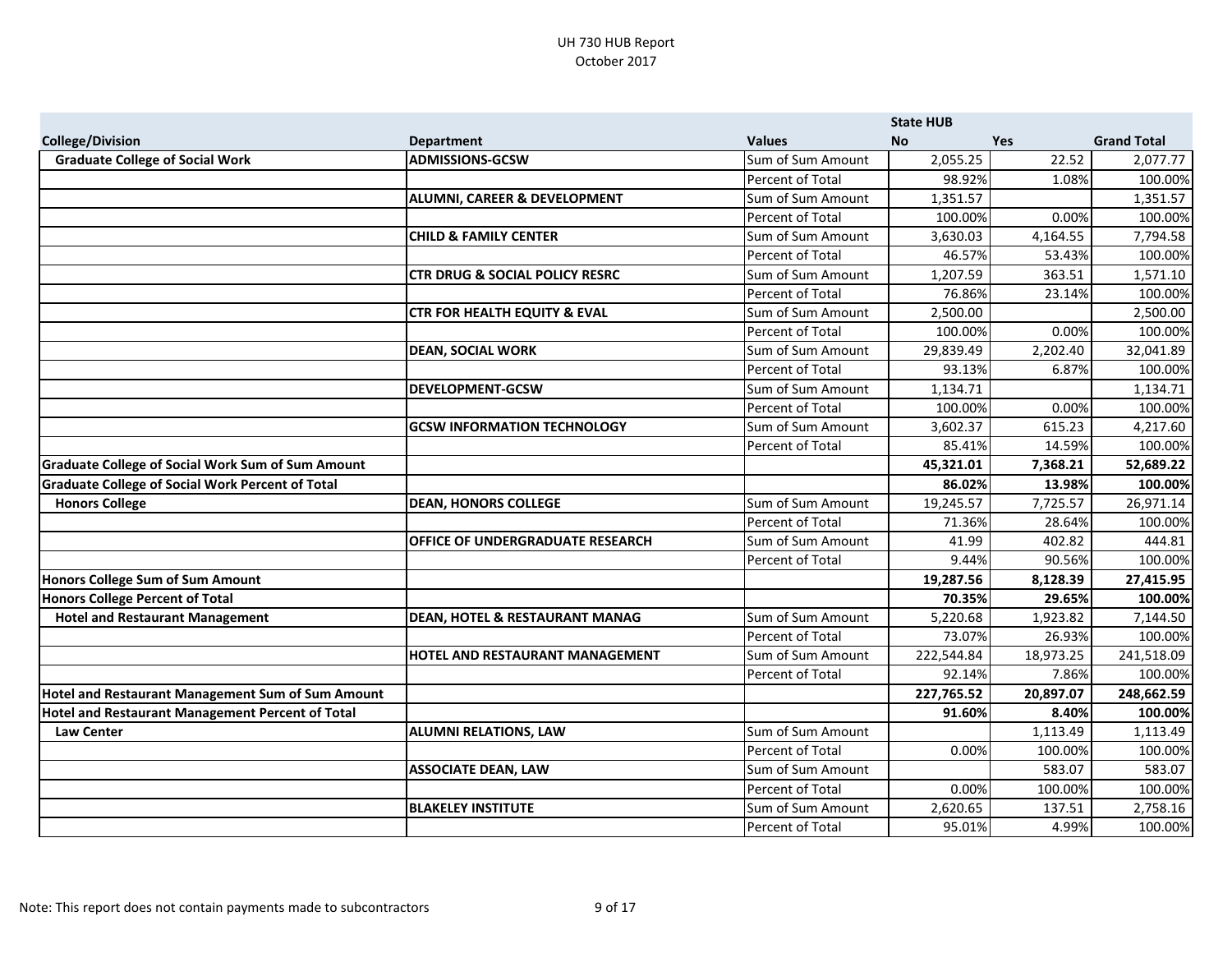|                         |                                                |                         | <b>State HUB</b> |            |                    |
|-------------------------|------------------------------------------------|-------------------------|------------------|------------|--------------------|
| <b>College/Division</b> | <b>Department</b>                              | <b>Values</b>           | <b>No</b>        | <b>Yes</b> | <b>Grand Total</b> |
| <b>Law Center</b>       | <b>BUSINESS SERVICES, LAW</b>                  | Sum of Sum Amount       | 6,487.32         | 3,191.07   | 9,678.39           |
|                         |                                                | Percent of Total        | 67.03%           | 32.97%     | 100.00%            |
|                         | <b>CAREER SERVICES, LAW</b>                    | Sum of Sum Amount       | 917.63           | 517.75     | 1,435.38           |
|                         |                                                | Percent of Total        | 63.93%           | 36.07%     | 100.00%            |
|                         | <b>CENTER PROGRAMS, LAW</b>                    | Sum of Sum Amount       | 521.15           |            | 521.15             |
|                         |                                                | Percent of Total        | 100.00%          | 0.00%      | 100.00%            |
|                         | <b>CHAIRS AND PROFESSORSHIPS, LAW</b>          | Sum of Sum Amount       |                  | 1,147.56   | 1,147.56           |
|                         |                                                | <b>Percent of Total</b> | 0.00%            | 100.00%    | 100.00%            |
|                         | <b>DEAN, LAW</b>                               | Sum of Sum Amount       | 1,436.25         | 228.80     | 1,665.05           |
|                         |                                                | Percent of Total        | 86.26%           | 13.74%     | 100.00%            |
|                         | <b>FACILITIES, LAW</b>                         | Sum of Sum Amount       | 958.23           | 140.97     | 1,099.20           |
|                         |                                                | Percent of Total        | 87.18%           | 12.82%     | 100.00%            |
|                         | <b>FACULTY SUPPORT LAW</b>                     | Sum of Sum Amount       | 5,371.45         | 1,593.81   | 6,965.26           |
|                         |                                                | Percent of Total        | 77.12%           | 22.88%     | 100.00%            |
|                         | <b>HEALTH LAW &amp; POLICY INSTITUTE</b>       | Sum of Sum Amount       |                  | 75.81      | 75.81              |
|                         |                                                | Percent of Total        | 0.00%            | 100.00%    | 100.00%            |
|                         | <b>INNOCENCE PROGRAM</b>                       | Sum of Sum Amount       | 107.48           |            | 107.48             |
|                         |                                                | Percent of Total        | 100.00%          | 0.00%      | 100.00%            |
|                         | <b>INST OF HIGHER EDU &amp; GOVERNANCE LAW</b> | Sum of Sum Amount       | 603.68           |            | 603.68             |
|                         |                                                | Percent of Total        | 100.00%          | 0.00%      | 100.00%            |
|                         | <b>LAW</b>                                     | Sum of Sum Amount       |                  | 2,639.98   | 2,639.98           |
|                         |                                                | Percent of Total        | 0.00%            | 100.00%    | 100.00%            |
|                         | <b>LAW FOUNDATION</b>                          | Sum of Sum Amount       | 191.54           |            | 191.54             |
|                         |                                                | Percent of Total        | 100.00%          | 0.00%      | 100.00%            |
|                         | <b>LAW INFORMATION TECHNOLOGY</b>              | Sum of Sum Amount       | 8,907.27         | 1,926.59   | 10,833.86          |
|                         |                                                | Percent of Total        | 82.22%           | 17.78%     | 100.00%            |
|                         | <b>LAW LIBRARY</b>                             | Sum of Sum Amount       | 111,552.18       | 402.12     | 111,954.30         |
|                         |                                                | Percent of Total        | 99.64%           | 0.36%      | 100.00%            |
|                         | <b>LEGAL AID CLINIC, LAW</b>                   | Sum of Sum Amount       | 429.09           | 1,130.04   | 1,559.13           |
|                         |                                                | Percent of Total        | 27.52%           | 72.48%     | 100.00%            |
|                         | LEGAL RESEARCH & WRITING, LAW                  | Sum of Sum Amount       | 383.23           | 412.37     | 795.60             |
|                         |                                                | Percent of Total        | 48.17%           | 51.83%     | 100.00%            |
|                         | PUBLIC RELS & MARKETING, LAW                   | Sum of Sum Amount       | 4,898.69         | 153.57     | 5,052.26           |
|                         |                                                | Percent of Total        | 96.96%           | 3.04%      | 100.00%            |
|                         | <b>STUDENT SERVICES, LAW</b>                   | Sum of Sum Amount       | 12,823.83        | 6,043.56   | 18,867.39          |
|                         |                                                | Percent of Total        | 67.97%           | 32.03%     | 100.00%            |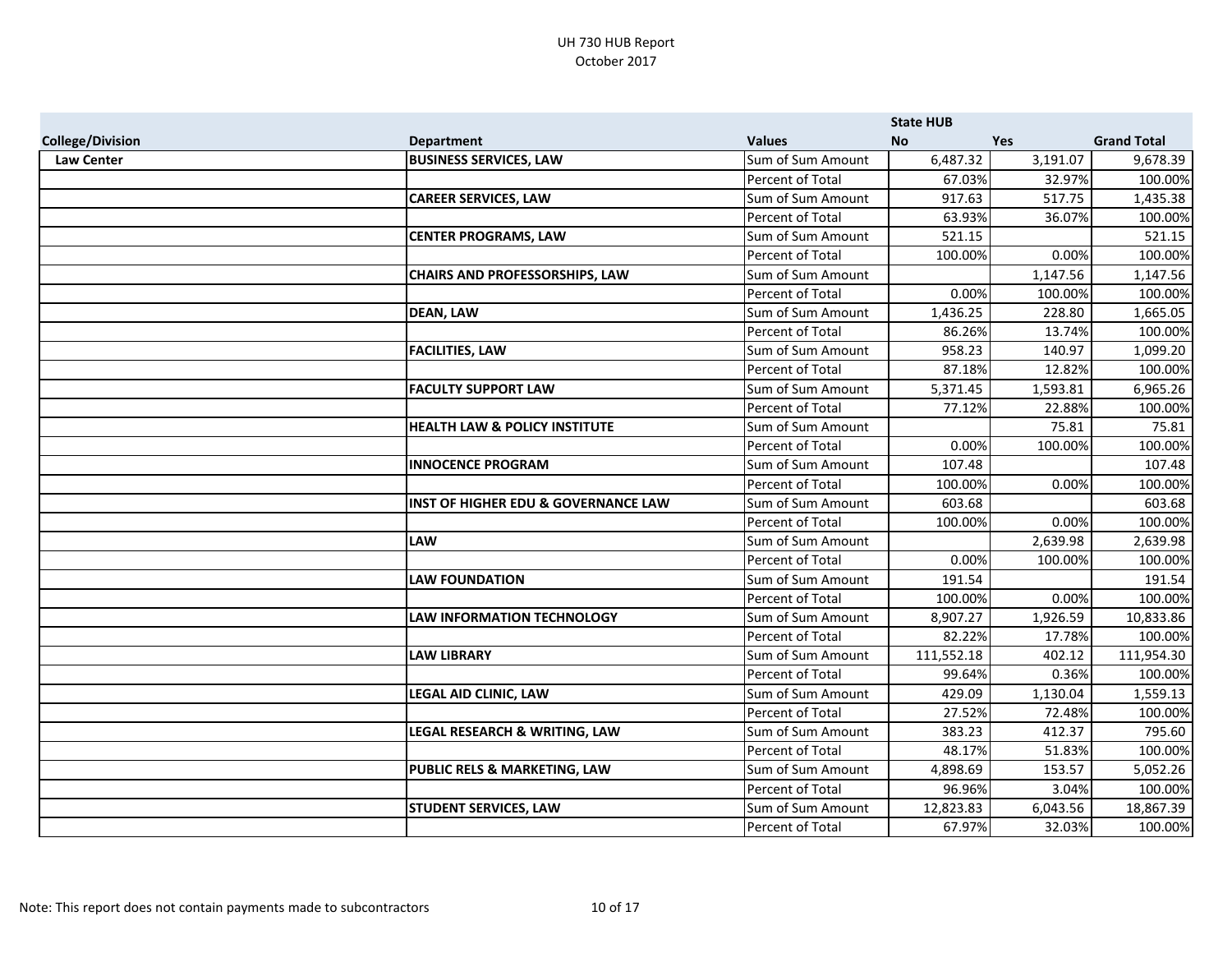|                                         |                                         |                   | <b>State HUB</b> |            |                    |
|-----------------------------------------|-----------------------------------------|-------------------|------------------|------------|--------------------|
| <b>College/Division</b>                 | <b>Department</b>                       | <b>Values</b>     | <b>No</b>        | <b>Yes</b> | <b>Grand Total</b> |
| Law Center Sum of Sum Amount            |                                         |                   | 158,209.67       | 21,438.07  | 179,647.74         |
| <b>Law Center Percent of Total</b>      |                                         |                   | 88.07%           | 11.93%     | 100.00%            |
| <b>Liberal Arts and Social Sciences</b> | <b>AEROSPACE STUDIES</b>                | Sum of Sum Amount | 814.31           | 495.73     | 1,310.04           |
|                                         |                                         | Percent of Total  | 62.16%           | 37.84%     | 100.00%            |
|                                         | <b>AFRICAN-AMERICAN STUDIES</b>         | Sum of Sum Amount | 119.00           | 814.07     | 933.07             |
|                                         |                                         | Percent of Total  | 12.75%           | 87.25%     | 100.00%            |
|                                         | <b>ARTE PUBLICO</b>                     | Sum of Sum Amount | 51,302.56        | 1,229.77   | 52,532.33          |
|                                         |                                         | Percent of Total  | 97.66%           | 2.34%      | 100.00%            |
|                                         | <b>CENTER FOR PUBLIC HISTORY</b>        | Sum of Sum Amount | 86.59            | 2,187.24   | 2,273.83           |
|                                         |                                         | Percent of Total  | 3.81%            | 96.19%     | 100.00%            |
|                                         | <b>COMMUNICATION</b>                    | Sum of Sum Amount | 32,279.37        | 2,413.41   | 34,692.78          |
|                                         |                                         | Percent of Total  | 93.04%           | 6.96%      | 100.00%            |
|                                         | <b>COMMUNICATIONS DISORDERS</b>         | Sum of Sum Amount | 4,606.06         | 1,219.83   | 5,825.89           |
|                                         |                                         | Percent of Total  | 79.06%           | 20.94%     | 100.00%            |
|                                         | <b>COMPARATIVE CULTURAL STUDIES</b>     | Sum of Sum Amount |                  | 551.33     | 551.33             |
|                                         |                                         | Percent of Total  | 0.00%            | 100.00%    | 100.00%            |
|                                         | <b>DEAN, LIBERAL ARTS &amp; SOC SCI</b> | Sum of Sum Amount | 14,285.85        | 8,957.50   | 23,243.35          |
|                                         |                                         | Percent of Total  | 61.46%           | 38.54%     | 100.00%            |
|                                         | <b>ECONOMICS</b>                        | Sum of Sum Amount | 13,305.79        | 262.04     | 13,567.83          |
|                                         |                                         | Percent of Total  | 98.07%           | 1.93%      | 100.00%            |
|                                         | <b>ENGLISH</b>                          | Sum of Sum Amount | 33,933.96        | 321.86     | 34,255.82          |
|                                         |                                         | Percent of Total  | 99.06%           | 0.94%      | 100.00%            |
|                                         | <b>HEALTH AND HUMAN PERFORMANCE</b>     | Sum of Sum Amount | 54,010.88        | 1,961.91   | 55,972.79          |
|                                         |                                         | Percent of Total  | 96.49%           | 3.51%      | 100.00%            |
|                                         | <b>HISPANIC STUDIES</b>                 | Sum of Sum Amount | 9,225.26         | 1,037.30   | 10,262.56          |
|                                         |                                         | Percent of Total  | 89.89%           | 10.11%     | 100.00%            |
|                                         | <b>HISTORY</b>                          | Sum of Sum Amount | 4,667.23         | 1,952.30   | 6,619.53           |
|                                         |                                         | Percent of Total  | 70.51%           | 29.49%     | 100.00%            |
|                                         | <b>HOBBY CENTER FOR PUBLIC POLICY</b>   | Sum of Sum Amount | 6,681.25         | 643.11     | 7,324.36           |
|                                         |                                         | Percent of Total  | 91.22%           | 8.78%      | 100.00%            |
|                                         | <b>MEXICAN-AMERICAN STUDIES</b>         | Sum of Sum Amount | 10,208.71        | 398.47     | 10,607.18          |
|                                         |                                         | Percent of Total  | 96.24%           | 3.76%      | 100.00%            |
|                                         | <b>MILITARY SCIENCE</b>                 | Sum of Sum Amount | 3,312.31         |            | 3,312.31           |
|                                         |                                         | Percent of Total  | 100.00%          | 0.00%      | 100.00%            |
|                                         | <b>MODERN AND CLASSICAL LANGUAGES</b>   | Sum of Sum Amount | 3,311.88         |            | 3,311.88           |
|                                         |                                         | Percent of Total  | 100.00%          | 0.00%      | 100.00%            |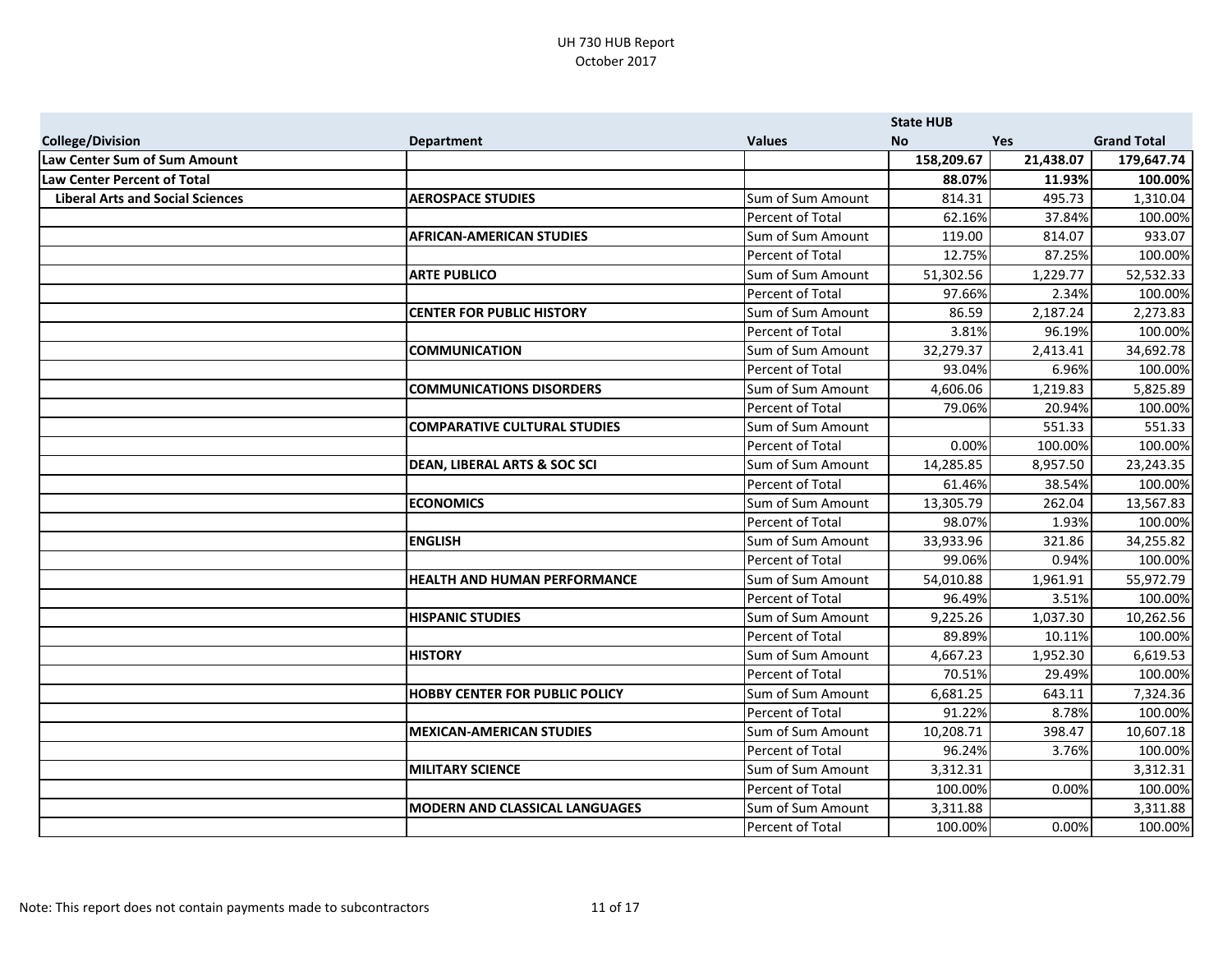|                                                          |                                                       |                         | <b>State HUB</b> |           |                    |
|----------------------------------------------------------|-------------------------------------------------------|-------------------------|------------------|-----------|--------------------|
| <b>College/Division</b>                                  | <b>Department</b>                                     | <b>Values</b>           | <b>No</b>        | Yes       | <b>Grand Total</b> |
| <b>Liberal Arts and Social Sciences</b>                  | <b>PHILOSOPHY</b>                                     | Sum of Sum Amount       | 2,452.27         |           | 2,452.27           |
|                                                          |                                                       | Percent of Total        | 100.00%          | 0.00%     | 100.00%            |
|                                                          | <b>POLITICAL SCIENCE</b>                              | Sum of Sum Amount       | 547.86           | 506.64    | 1,054.50           |
|                                                          |                                                       | Percent of Total        | 51.95%           | 48.05%    | 100.00%            |
|                                                          | <b>PSYCHOLOGY</b>                                     | Sum of Sum Amount       | 28,396.74        | 10,226.56 | 38,623.30          |
|                                                          |                                                       | <b>Percent of Total</b> | 73.52%           | 26.48%    | 100.00%            |
|                                                          | <b>SOCIOLOGY</b>                                      | Sum of Sum Amount       | 3,210.77         | 499.18    | 3,709.95           |
|                                                          |                                                       | Percent of Total        | 86.54%           | 13.46%    | 100.00%            |
|                                                          | <b>WOMEN'S STUDIES PROGRAM</b>                        | Sum of Sum Amount       | 1,065.12         | 10.34     | 1,075.46           |
|                                                          |                                                       | Percent of Total        | 99.04%           | 0.96%     | 100.00%            |
| Liberal Arts and Social Sciences Sum of Sum Amount       |                                                       |                         | 277,823.77       | 35,688.59 | 313,512.36         |
| <b>Liberal Arts and Social Sciences Percent of Total</b> |                                                       |                         | 88.62%           | 11.38%    | 100.00%            |
| Library                                                  | <b>UNIVERSITY LIBRARIES</b>                           | Sum of Sum Amount       | 882,414.51       | 29,408.01 | 911,822.52         |
|                                                          |                                                       | Percent of Total        | 96.77%           | 3.23%     | 100.00%            |
| <b>Library Sum of Sum Amount</b>                         |                                                       |                         | 882,414.51       | 29,408.01 | 911,822.52         |
| <b>Library Percent of Total</b>                          |                                                       |                         | 96.77%           | 3.23%     | 100.00%            |
| <b>Natural Science and Mathematics</b>                   | <b>BIOLOGY &amp; BIOCHEMISTRY</b>                     | Sum of Sum Amount       | 181,596.39       | 3,274.01  | 184,870.40         |
|                                                          |                                                       | Percent of Total        | 98.23%           | 1.77%     | 100.00%            |
|                                                          | <b>CHEMISTRY</b>                                      | Sum of Sum Amount       | 161,383.82       | 19,885.97 | 181,269.79         |
|                                                          |                                                       | Percent of Total        | 89.03%           | 10.97%    | 100.00%            |
|                                                          | <b>COMPUTER SCIENCE</b>                               | Sum of Sum Amount       | 263,297.15       | 766.17    | 264,063.32         |
|                                                          |                                                       | Percent of Total        | 99.71%           | 0.29%     | 100.00%            |
|                                                          | <b>CTR FOR NUCLEAR RECEPTORS &amp; CELL SIGNALING</b> | Sum of Sum Amount       | 24,378.79        | 402.35    | 24,781.14          |
|                                                          |                                                       | Percent of Total        | 98.38%           | 1.62%     | 100.00%            |
|                                                          | <b>DEAN, NATURAL SCIENCE &amp; MATHE</b>              | Sum of Sum Amount       | 32,048.15        | 11,534.86 | 43,583.01          |
|                                                          |                                                       | <b>Percent of Total</b> | 73.53%           | 26.47%    | 100.00%            |
|                                                          | <b>EARTH AND ATMOSPHERIC SCIENCES</b>                 | Sum of Sum Amount       | 33,835.23        | 36,066.97 | 69,902.20          |
|                                                          |                                                       | Percent of Total        | 48.40%           | 51.60%    | 100.00%            |
|                                                          | <b>HOUSTON COASTAL CENTER</b>                         | Sum of Sum Amount       | 118.17           |           | 118.17             |
|                                                          |                                                       | Percent of Total        | 100.00%          | 0.00%     | 100.00%            |
|                                                          | <b>MATHEMATICS</b>                                    | Sum of Sum Amount       | 32,691.35        | 2,962.35  | 35,653.70          |
|                                                          |                                                       | Percent of Total        | 91.69%           | 8.31%     | 100.00%            |
|                                                          | <b>PHYSICS</b>                                        | Sum of Sum Amount       | 20,574.12        | 2,033.80  | 22,607.92          |
|                                                          |                                                       | Percent of Total        | 91.00%           | 9.00%     | 100.00%            |
| Natural Science and Mathematics Sum of Sum Amount        |                                                       |                         | 749,923.17       | 76,926.48 | 826,849.65         |
| Natural Science and Mathematics Percent of Total         |                                                       |                         | 90.70%           | 9.30%     | 100.00%            |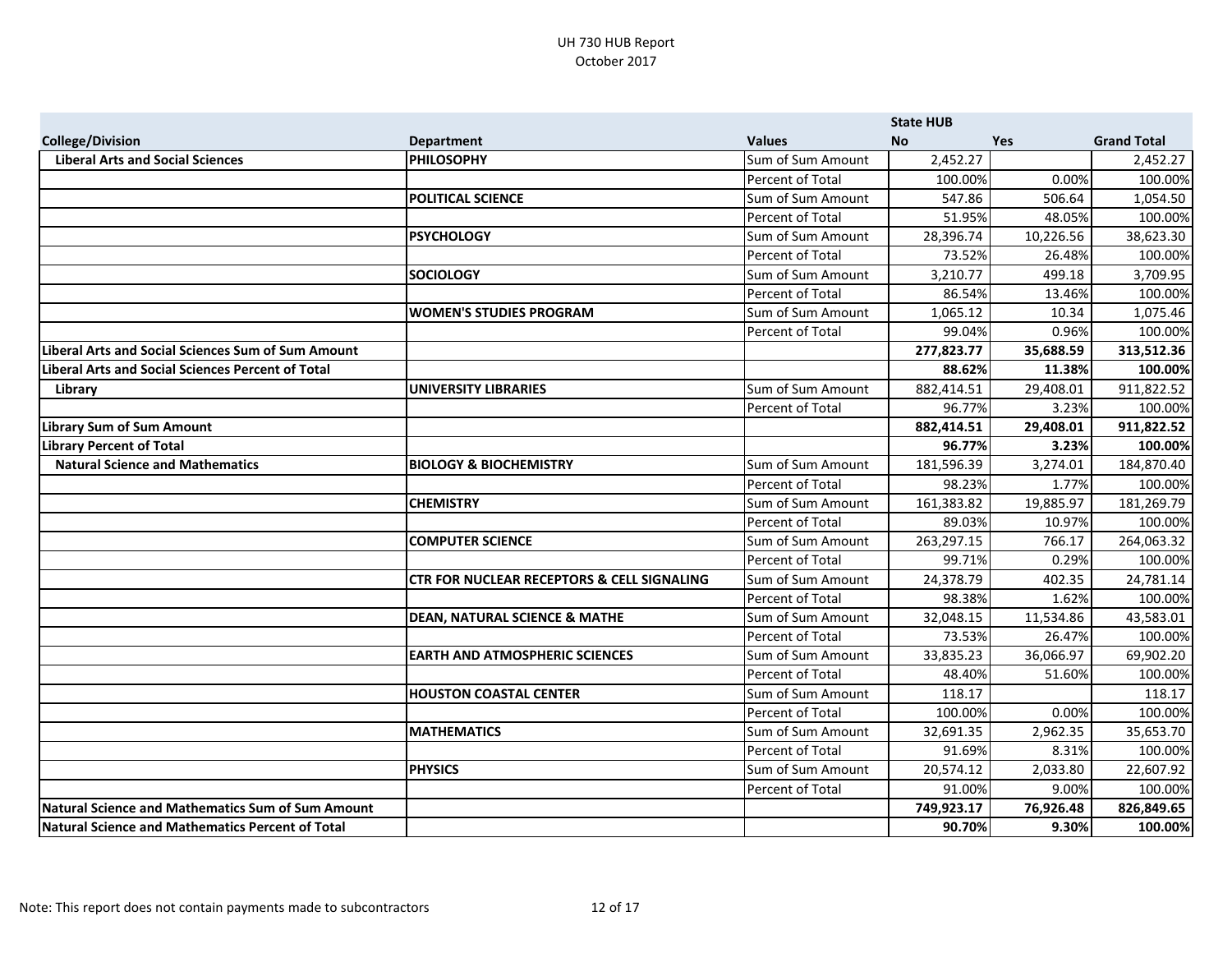|                                    |                                                     |                         | <b>State HUB</b> |           |                    |
|------------------------------------|-----------------------------------------------------|-------------------------|------------------|-----------|--------------------|
| <b>College/Division</b>            | <b>Department</b>                                   | <b>Values</b>           | <b>No</b>        | Yes       | <b>Grand Total</b> |
| <b>Optometry</b>                   | <b>DEAN, OPTOMETRY</b>                              | Sum of Sum Amount       | 145,307.87       | 4,636.85  | 149,944.72         |
|                                    |                                                     | Percent of Total        | 96.91%           | 3.09%     | 100.00%            |
|                                    | <b>OPT VISION SCIENCES</b>                          | Sum of Sum Amount       | 78,725.54        |           | 78,725.54          |
|                                    |                                                     | Percent of Total        | 100.00%          | 0.00%     | 100.00%            |
|                                    | <b>OPTOMETRY CLINIC</b>                             | Sum of Sum Amount       | 278,600.29       | 3,635.63  | 282,235.92         |
|                                    |                                                     | Percent of Total        | 98.71%           | 1.29%     | 100.00%            |
| <b>Optometry Sum of Sum Amount</b> |                                                     |                         | 502,633.70       | 8,272.48  | 510,906.18         |
| <b>Optometry Percent of Total</b>  |                                                     |                         | 98.38%           | 1.62%     | 100.00%            |
| Pharmacy                           | <b>DEAN, PHARMACY</b>                               | Sum of Sum Amount       | 15,708.09        | 9,226.20  | 24,934.29          |
|                                    |                                                     | Percent of Total        | 63.00%           | 37.00%    | 100.00%            |
|                                    | <b>EXPERIENTIAL PROGRAMS</b>                        | Sum of Sum Amount       | 4,800.00         |           | 4,800.00           |
|                                    |                                                     | Percent of Total        | 100.00%          | 0.00%     | 100.00%            |
|                                    | PHAR HEALTH OUTCOMES & POLICY                       | Sum of Sum Amount       | 2,658.76         | 3,650.08  | 6,308.84           |
|                                    |                                                     | Percent of Total        | 42.14%           | 57.86%    | 100.00%            |
|                                    | PHARM PRACTICE & TRANS RESEARCH                     | Sum of Sum Amount       | 6,767.20         | 1,612.52  | 8,379.72           |
|                                    |                                                     | Percent of Total        | 80.76%           | 19.24%    | 100.00%            |
|                                    | PHARMACOLOGICAL & PHARMACEUTIC                      | Sum of Sum Amount       | 58,340.13        | 14,522.62 | 72,862.75          |
|                                    |                                                     | <b>Percent of Total</b> | 80.07%           | 19.93%    | 100.00%            |
|                                    | <b>STUDENT SERVICES PHARMACY</b>                    | Sum of Sum Amount       | 201.23           | 269.81    | 471.04             |
|                                    |                                                     | Percent of Total        | 42.72%           | 57.28%    | 100.00%            |
| Pharmacy Sum of Sum Amount         |                                                     |                         | 88,475.41        | 29,281.23 | 117,756.64         |
| <b>Pharmacy Percent of Total</b>   |                                                     |                         | 75.13%           | 24.87%    | 100.00%            |
| Research                           | ADVANCED MANUFACTURING INSTITUTE (AMI)              | Sum of Sum Amount       | 14,911.55        |           | 14,911.55          |
|                                    |                                                     | Percent of Total        | 100.00%          | 0.00%     | 100.00%            |
|                                    | <b>ANIMAL CARE OPERATIONS</b>                       | Sum of Sum Amount       | 24,788.19        | 9,545.00  | 34,333.19          |
|                                    |                                                     | Percent of Total        | 72.20%           | 27.80%    | 100.00%            |
|                                    | <b>BUSINESS OPERATIONS &amp; IT</b>                 | Sum of Sum Amount       | 9,832.84         |           | 9,832.84           |
|                                    |                                                     | Percent of Total        | 100.00%          | 0.00%     | 100.00%            |
|                                    | <b>CENTER FOR ADVANCED COMPUTING &amp; DATA SYS</b> | Sum of Sum Amount       | 4,420.02         | 72.12     | 4,492.14           |
|                                    |                                                     | Percent of Total        | 98.39%           | 1.61%     | 100.00%            |
|                                    | <b>CENTER FOR ADVANCED MATERIALS</b>                | Sum of Sum Amount       | 96.60            |           | 96.60              |
|                                    |                                                     | <b>Percent of Total</b> | 100.00%          | 0.00%     | 100.00%            |
|                                    | <b>CENTER FOR INDUSTRIAL PARTNERS</b>               | Sum of Sum Amount       | 6,683.00         | (28.08)   | 6,654.92           |
|                                    |                                                     | Percent of Total        | 100.42%          | $-0.42%$  | 100.00%            |
|                                    | DIV OF RESEARCH BUSINESS OPERATIONS                 | Sum of Sum Amount       |                  | 66.65     | 66.65              |
|                                    |                                                     | Percent of Total        | 0.00%            | 100.00%   | 100.00%            |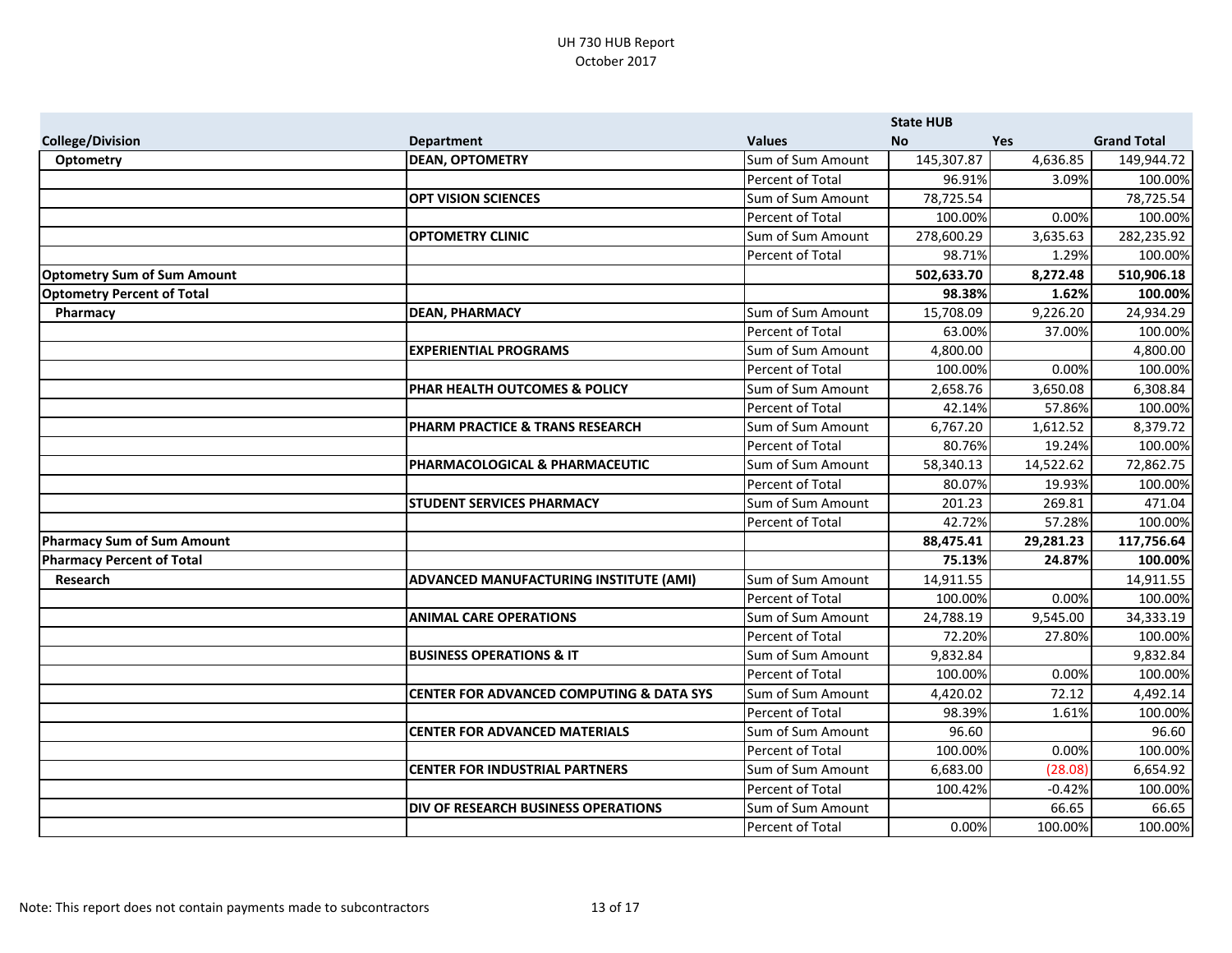|                                            |                                             |                   | <b>State HUB</b> |           |                    |
|--------------------------------------------|---------------------------------------------|-------------------|------------------|-----------|--------------------|
| <b>College/Division</b>                    | <b>Department</b>                           | <b>Values</b>     | <b>No</b>        | Yes       | <b>Grand Total</b> |
| Research                                   | <b>DOR COMMUNICATIONS</b>                   | Sum of Sum Amount | 165.90           | 711.00    | 876.90             |
|                                            |                                             | Percent of Total  | 18.92%           | 81.08%    | 100.00%            |
|                                            | <b>ENVIRONMENT HEALTH &amp; LIFE SAFETY</b> | Sum of Sum Amount | 11,334.01        |           | 11,334.01          |
|                                            |                                             | Percent of Total  | 100.00%          | 0.00%     | 100.00%            |
|                                            | <b>GRANT DEVELOPMENT</b>                    | Sum of Sum Amount | (1,415.70)       |           | (1, 415.70)        |
|                                            |                                             | Percent of Total  | 100.00%          | 0.00%     | 100.00%            |
|                                            | <b>GRANTS AND CONTRACTS</b>                 | Sum of Sum Amount | 7,248.38         | 4,953.96  | 12,202.34          |
|                                            |                                             | Percent of Total  | 59.40%           | 40.60%    | 100.00%            |
|                                            | <b>HEALTH RESEARCH INSTITUTE</b>            | Sum of Sum Amount | 982.08           | 1,337.61  | 2,319.69           |
|                                            |                                             | Percent of Total  | 42.34%           | 57.66%    | 100.00%            |
|                                            | OFFICE OF INTELLECTUAL PROPERTY MGMT        | Sum of Sum Amount | 104,973.07       | 35.00     | 105,008.07         |
|                                            |                                             | Percent of Total  | 99.97%           | 0.03%     | 100.00%            |
|                                            | <b>RESEARCH</b>                             | Sum of Sum Amount | 57,793.24        | 1,463.88  | 59,257.12          |
|                                            |                                             | Percent of Total  | 97.53%           | 2.47%     | 100.00%            |
|                                            | <b>RESEARCH INVESTMENT FUND</b>             | Sum of Sum Amount | 13,439.20        |           | 13,439.20          |
|                                            |                                             | Percent of Total  | 100.00%          | 0.00%     | 100.00%            |
|                                            | RESEARCH POLICIES/COMPLIANCE/COMMITTEES     | Sum of Sum Amount | 1,376.59         | 101.84    | 1,478.43           |
|                                            |                                             | Percent of Total  | 93.11%           | 6.89%     | 100.00%            |
|                                            | <b>TIMES</b>                                | Sum of Sum Amount | 56,807.11        | 1,870.14  | 58,677.25          |
|                                            |                                             | Percent of Total  | 96.81%           | 3.19%     | 100.00%            |
|                                            | TX CTR SUPERCONDUCTIVITY AT UH              | Sum of Sum Amount | 105,325.54       | 2,540.77  | 107,866.31         |
|                                            |                                             | Percent of Total  | 97.64%           | 2.36%     | 100.00%            |
|                                            | TX OBESITY RESEARCH CENTER                  | Sum of Sum Amount | 6,863.65         |           | 6,863.65           |
|                                            |                                             | Percent of Total  | 100.00%          | 0.00%     | 100.00%            |
|                                            | UH SEQUENCING CORE FACILITY                 | Sum of Sum Amount | 19,753.21        |           | 19,753.21          |
|                                            |                                             | Percent of Total  | 100.00%          | 0.00%     | 100.00%            |
| <b>Research Sum of Sum Amount</b>          |                                             |                   | 445,378.48       | 22,669.89 | 468,048.37         |
| <b>Research Percent of Total</b>           |                                             |                   | 95.16%           | 4.84%     | 100.00%            |
| <b>School of Nursing</b>                   | <b>DEAN, SCHOOL OF NURSING</b>              | Sum of Sum Amount | 112,224.24       | 1,549.03  | 113,773.27         |
|                                            |                                             | Percent of Total  | 98.64%           | 1.36%     | 100.00%            |
| <b>School of Nursing Sum of Sum Amount</b> |                                             |                   | 112,224.24       | 1,549.03  | 113,773.27         |
| <b>School of Nursing Percent of Total</b>  |                                             |                   | 98.64%           | 1.36%     | 100.00%            |
| <b>Student Affairs</b>                     | <b>ADMISSIONS</b>                           | Sum of Sum Amount | 31,727.72        | 16,776.00 | 48,503.72          |
|                                            |                                             | Percent of Total  | 65.41%           | 34.59%    | 100.00%            |
|                                            | <b>CAMPUS RECREATION</b>                    | Sum of Sum Amount | 45,503.08        | 1,509.34  | 47,012.42          |
|                                            |                                             | Percent of Total  | 96.79%           | 3.21%     | 100.00%            |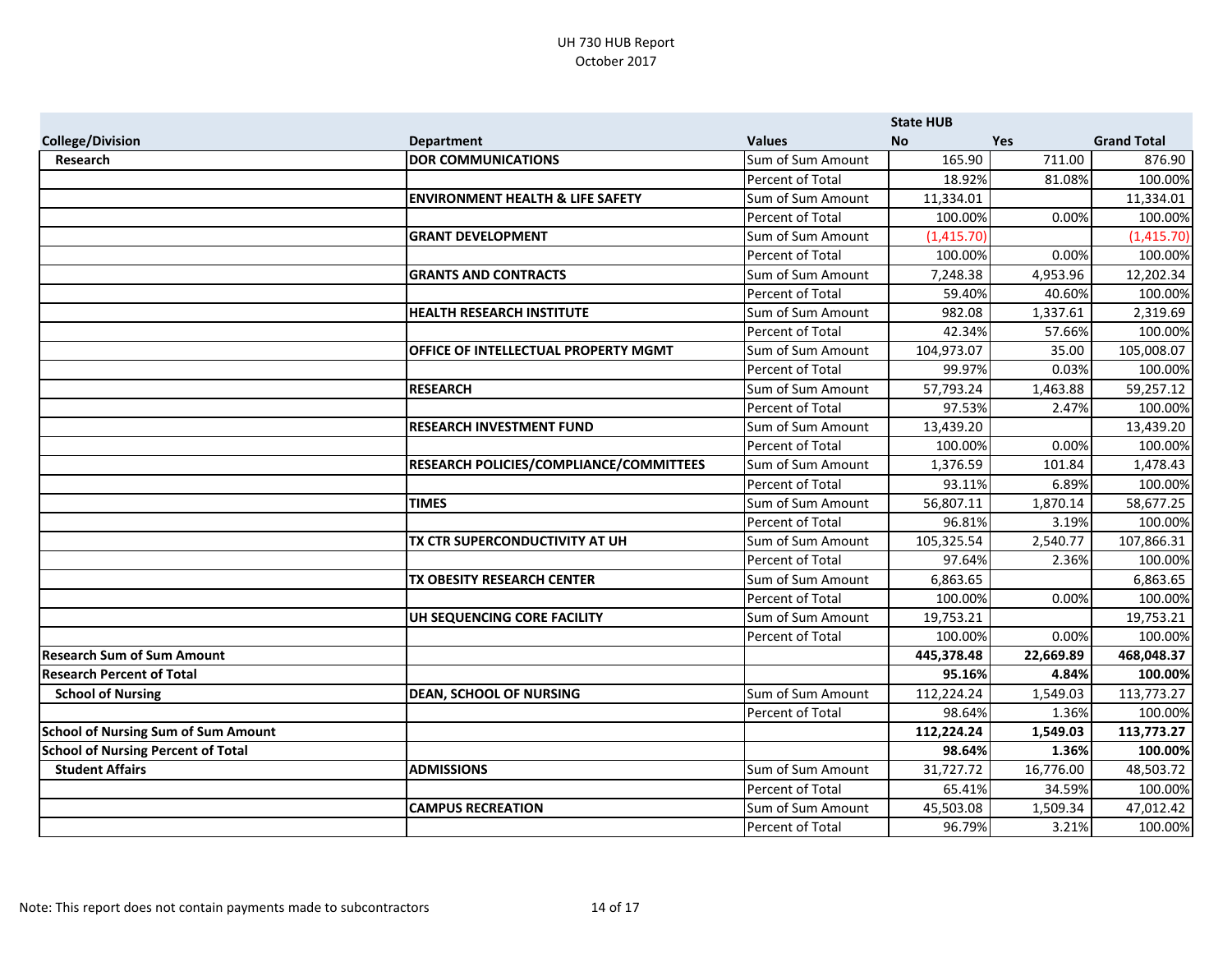|                         |                                                  |                         | <b>State HUB</b> |            |                    |
|-------------------------|--------------------------------------------------|-------------------------|------------------|------------|--------------------|
| <b>College/Division</b> | <b>Department</b>                                | <b>Values</b>           | <b>No</b>        | <b>Yes</b> | <b>Grand Total</b> |
| <b>Student Affairs</b>  | <b>CAMPUS SOLUTIONS SERVICES</b>                 | Sum of Sum Amount       | 1,522.67         | 384.17     | 1,906.84           |
|                         |                                                  | Percent of Total        | 79.85%           | 20.15%     | 100.00%            |
|                         | <b>CENTER FOR DIVERSITY &amp; INCLUSION</b>      | Sum of Sum Amount       | 833.13           |            | 833.13             |
|                         |                                                  | Percent of Total        | 100.00%          | 0.00%      | 100.00%            |
|                         | <b>CENTER FOR FRATERNITY &amp; SORORITY LIFE</b> | Sum of Sum Amount       | 255.62           | 212.74     | 468.36             |
|                         |                                                  | Percent of Total        | 54.58%           | 45.42%     | 100.00%            |
|                         | <b>CENTER FOR STUDENT INVOLVEMENT</b>            | Sum of Sum Amount       | 8,017.72         | 748.63     | 8,766.35           |
|                         |                                                  | Percent of Total        | 91.46%           | 8.54%      | 100.00%            |
|                         | <b>CENTER FOR STUDENT MEDIA</b>                  | Sum of Sum Amount       | 23,122.79        | 243.99     | 23,366.78          |
|                         |                                                  | Percent of Total        | 98.96%           | 1.04%      | 100.00%            |
|                         | <b>CENTER FOR STUDENTS W/DISABILITIES</b>        | Sum of Sum Amount       | 66,792.82        |            | 66,792.82          |
|                         |                                                  | Percent of Total        | 100.00%          | 0.00%      | 100.00%            |
|                         | <b>CHILDREN'S LEARNING CENTER</b>                | Sum of Sum Amount       | 7,672.43         | 1,075.88   | 8,748.31           |
|                         |                                                  | Percent of Total        | 87.70%           | 12.30%     | 100.00%            |
|                         | <b>COUGARS IN RECOVERY</b>                       | Sum of Sum Amount       | 1,010.06         | 801.79     | 1,811.85           |
|                         |                                                  | Percent of Total        | 55.75%           | 44.25%     | 100.00%            |
|                         | <b>COUNSELING AND PSYCH SVCS</b>                 | Sum of Sum Amount       | 3,237.63         | 4,905.07   | 8,142.70           |
|                         |                                                  | Percent of Total        | 39.76%           | 60.24%     | 100.00%            |
|                         | <b>DEAN OF STUDENTS</b>                          | Sum of Sum Amount       | 1,397.78         | 2,154.79   | 3,552.57           |
|                         |                                                  | Percent of Total        | 39.35%           | 60.65%     | 100.00%            |
|                         | <b>ENROLLMENT MANAGEMENT SERVICES</b>            | Sum of Sum Amount       | 700.33           |            | 700.33             |
|                         |                                                  | Percent of Total        | 100.00%          | 0.00%      | 100.00%            |
|                         | <b>LGBTQ RESOURCE CENTER</b>                     | Sum of Sum Amount       | 50.92            | 41.56      | 92.48              |
|                         |                                                  | Percent of Total        | 55.06%           | 44.94%     | 100.00%            |
|                         | <b>OFFICE OF THE UNIVERSITY REGISTRAR</b>        | Sum of Sum Amount       | 9,250.80         | 128.49     | 9,379.29           |
|                         |                                                  | <b>Percent of Total</b> | 98.63%           | 1.37%      | 100.00%            |
|                         | <b>RELIGION CENTER</b>                           | Sum of Sum Amount       | 1,131.39         |            | 1,131.39           |
|                         |                                                  | Percent of Total        | 100.00%          | 0.00%      | 100.00%            |
|                         | <b>SCHOLARSHIPS AND FINANCIAL AID</b>            | Sum of Sum Amount       | 54.89            | 5,337.93   | 5,392.82           |
|                         |                                                  | Percent of Total        | 1.02%            | 98.98%     | 100.00%            |
|                         | <b>STU COMMUNICATION &amp; MARKETING</b>         | Sum of Sum Amount       | 352.79           | 255.99     | 608.78             |
|                         |                                                  | Percent of Total        | 57.95%           | 42.05%     | 100.00%            |
|                         | <b>STUDENT AFFAIRS</b>                           | Sum of Sum Amount       | 37,844.22        | 292.55     | 38,136.77          |
|                         |                                                  | Percent of Total        | 99.23%           | 0.77%      | 100.00%            |
|                         | <b>STUDENT AFFAIRS BUSINESS SERVICES</b>         | Sum of Sum Amount       | 284.79           | 610.94     | 895.73             |
|                         |                                                  | Percent of Total        | 31.79%           | 68.21%     | 100.00%            |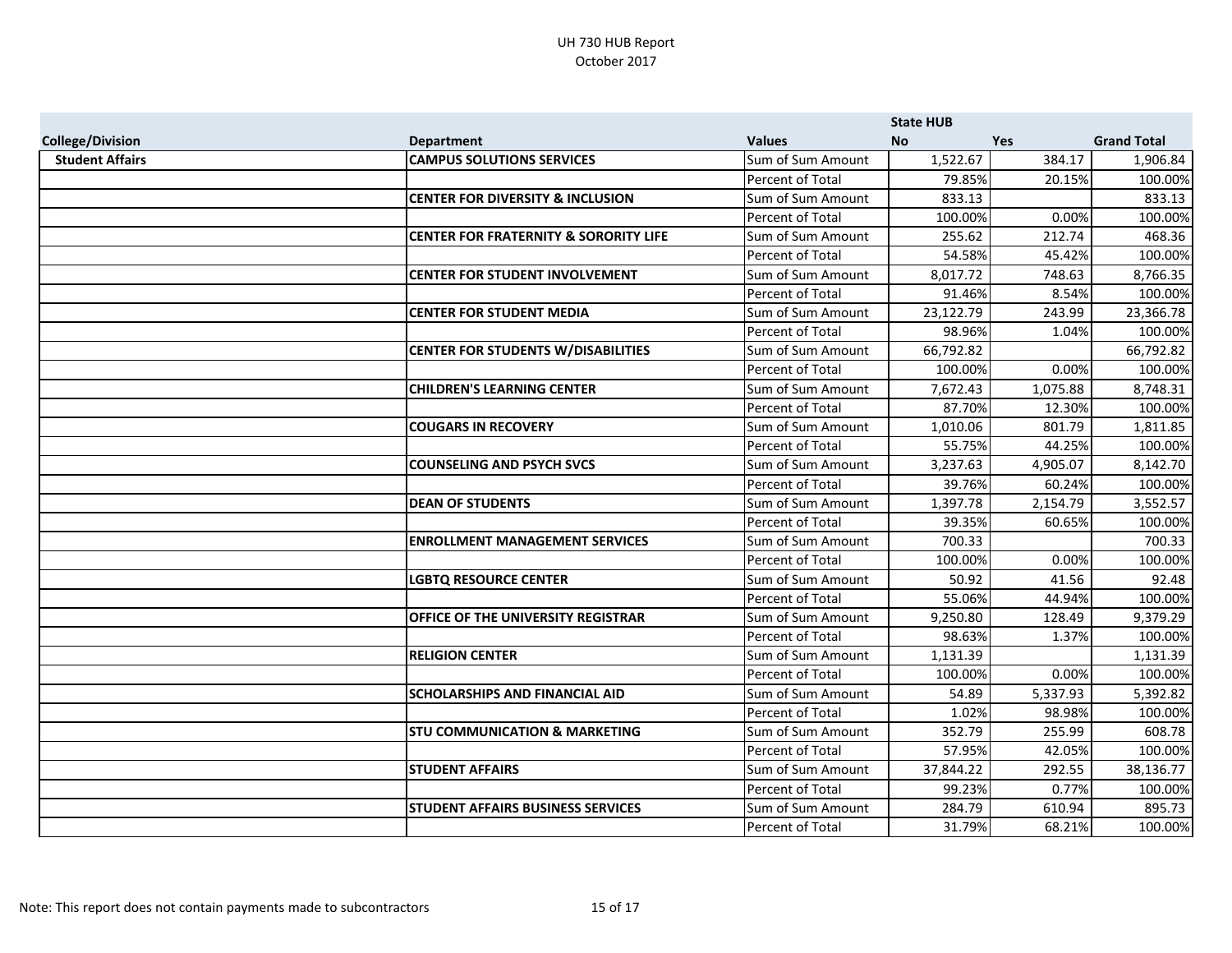|                                          |                                           |                         | <b>State HUB</b> |            |                    |
|------------------------------------------|-------------------------------------------|-------------------------|------------------|------------|--------------------|
| <b>College/Division</b>                  | <b>Department</b>                         | <b>Values</b>           | <b>No</b>        | <b>Yes</b> | <b>Grand Total</b> |
| <b>Student Affairs</b>                   | <b>STUDENT CENTER</b>                     | Sum of Sum Amount       | 15,759.14        | 5,059.92   | 20,819.06          |
|                                          |                                           | Percent of Total        | 75.70%           | 24.30%     | 100.00%            |
|                                          | <b>STUDENT HEALTH CENTER</b>              | Sum of Sum Amount       | 73,163.06        | 6,967.32   | 80,130.38          |
|                                          |                                           | Percent of Total        | 91.31%           | 8.69%      | 100.00%            |
|                                          | <b>STUDENT HOUSING - RESID LIFE</b>       | Sum of Sum Amount       | 99,766.13        | 16,468.02  | 116,234.15         |
|                                          |                                           | Percent of Total        | 85.83%           | 14.17%     | 100.00%            |
|                                          | <b>UNIVERSITY CAREER SERVICES</b>         | Sum of Sum Amount       | 14,736.52        | 1,638.64   | 16,375.16          |
|                                          |                                           | Percent of Total        | 89.99%           | 10.01%     | 100.00%            |
|                                          | <b>URBAN EXPERIENCE VPSA</b>              | Sum of Sum Amount       | 2,268.97         | 132.55     | 2,401.52           |
|                                          |                                           | Percent of Total        | 94.48%           | 5.52%      | 100.00%            |
|                                          | <b>VETERAN SERVICES</b>                   | Sum of Sum Amount       | 485.91           | 261.15     | 747.06             |
|                                          |                                           | Percent of Total        | 65.04%           | 34.96%     | 100.00%            |
|                                          | <b>WELLNESS CENTER</b>                    | Sum of Sum Amount       | 656.04           |            | 656.04             |
|                                          |                                           | Percent of Total        | 100.00%          | 0.00%      | 100.00%            |
|                                          | <b>WOMEN &amp; GENDER RESOURCE CENTER</b> | Sum of Sum Amount       |                  | 183.10     | 183.10             |
|                                          |                                           | Percent of Total        | 0.00%            | 100.00%    | 100.00%            |
| <b>Student Affairs Sum of Sum Amount</b> |                                           |                         | 447,599.35       | 66,190.56  | 513,789.91         |
| <b>Student Affairs Percent of Total</b>  |                                           |                         | 87.12%           | 12.88%     | 100.00%            |
| <b>Technology</b>                        | <b>CONSTRUCTION MANAGEMENT</b>            | Sum of Sum Amount       | 2,035.61         | 2,505.18   | 4,540.79           |
|                                          |                                           | Percent of Total        | 44.83%           | 55.17%     | 100.00%            |
|                                          | CTR FOR INFO SCRTY, RES & EDU             | Sum of Sum Amount       | 194.97           |            | 194.97             |
|                                          |                                           | Percent of Total        | 100.00%          | 0.00%      | 100.00%            |
|                                          | <b>DEAN, TECHNOLOGY</b>                   | Sum of Sum Amount       | 13,961.91        | 10,509.01  | 24,470.92          |
|                                          |                                           | Percent of Total        | 57.06%           | 42.94%     | 100.00%            |
|                                          | <b>ENGINEERING TECHNOLOGY</b>             | Sum of Sum Amount       | 13,738.02        | 1,057.79   | 14,795.81          |
|                                          |                                           | <b>Percent of Total</b> | 92.85%           | 7.15%      | 100.00%            |
|                                          | HUMAN DEVELOP AND CONSUMER SCI            | Sum of Sum Amount       | 874.83           | 1,275.82   | 2,150.65           |
|                                          |                                           | Percent of Total        | 40.68%           | 59.32%     | 100.00%            |
|                                          | <b>INFORMATION &amp; LOGISTICS TECH</b>   | Sum of Sum Amount       | 8,027.93         | 5,314.57   | 13,342.50          |
|                                          |                                           | Percent of Total        | 60.17%           | 39.83%     | 100.00%            |
| <b>Technology Sum of Sum Amount</b>      |                                           |                         | 38,833.27        | 20,662.37  | 59,495.64          |
| <b>Technology Percent of Total</b>       |                                           |                         | 65.27%           | 34.73%     | 100.00%            |
| Univ Marketing, Comm & Media Rel         | MARKETING-UNIV MKT, COMM & MEDIA REL      | Sum of Sum Amount       | 93,776.39        | 5,115.68   | 98,892.07          |
|                                          |                                           | Percent of Total        | 94.83%           | 5.17%      | 100.00%            |
|                                          | <b>MEDIA RELATIONS</b>                    | Sum of Sum Amount       | 550.00           |            | 550.00             |
|                                          |                                           | Percent of Total        | 100.00%          | 0.00%      | 100.00%            |